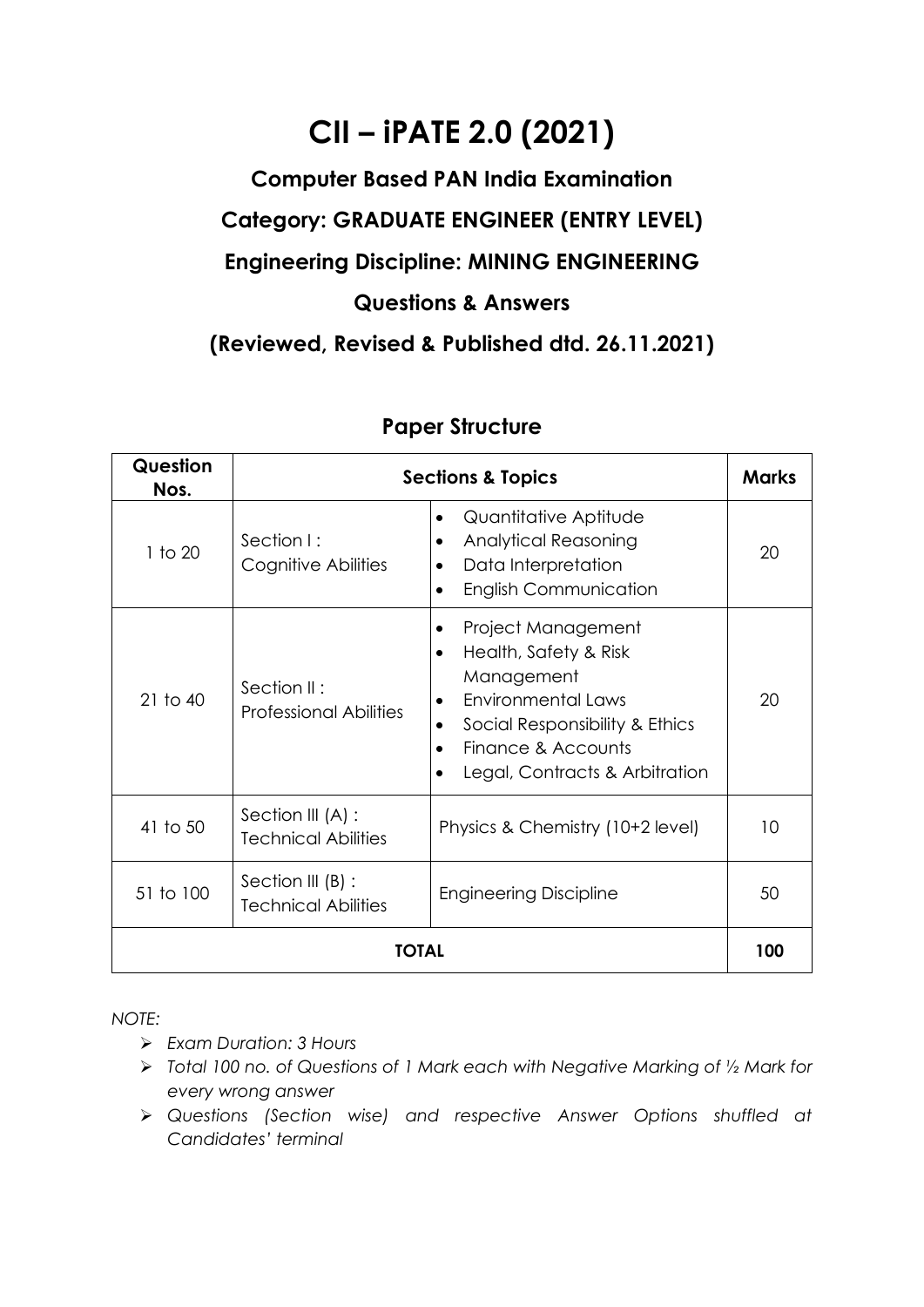| Question<br>No. 1 | Discriminant of a second-degree polynomial with integer coefficients cannot be: |    |    |    |
|-------------------|---------------------------------------------------------------------------------|----|----|----|
| Answer            | $\mathsf{A}$                                                                    | B) | ◡  |    |
| Options           | 43                                                                              | 33 | 68 | 25 |
| Right             | $\forall$                                                                       |    |    |    |
| Answer            |                                                                                 |    |    |    |

| Question<br>No. 2 | How many subsets A of $\{1, 2, 3, 4, 5, 6, 7, 8, 9,$ and $10\}$ have the property that no two<br>elements of A sum to 11? |     |     |     |
|-------------------|---------------------------------------------------------------------------------------------------------------------------|-----|-----|-----|
| Answer            | A                                                                                                                         | B)  |     |     |
| Options           | 1024                                                                                                                      | 512 | 343 | 243 |
| Right             | ◡                                                                                                                         |     |     |     |
| Answer            |                                                                                                                           |     |     |     |

| Question | Viru and Aarti started a car journey from Chandigarh to Delhi, which are 288 km apart. Viru |                                                                                         |  |    |  |
|----------|---------------------------------------------------------------------------------------------|-----------------------------------------------------------------------------------------|--|----|--|
| No. 3    | took 12 hours more than Aarti to complete the journey. Had Viru travelled at double his     |                                                                                         |  |    |  |
|          |                                                                                             | actual speed, he would have taken 4 hours less than Aarti to complete the journey. Find |  |    |  |
|          | the respective speeds (in km/hr) at which Viru and Aarti travelled.                         |                                                                                         |  |    |  |
| Answer   | $\mathsf{A}^{\prime}$                                                                       | B)                                                                                      |  | D) |  |
| Options  | 14.4 and 9<br>14.5 and 28.5<br>9 and 14.4<br>15 and 20                                      |                                                                                         |  |    |  |
| Right    |                                                                                             |                                                                                         |  |    |  |
| Answer   |                                                                                             |                                                                                         |  |    |  |

| Question<br>No. 4 | The height of a trapezoid whose diagonals are mutually perpendicular is equal to 4. Find<br>the area of the trapezoid if it is known that the length of one of its diagonals is equal to 5. |                    |                   |               |  |
|-------------------|---------------------------------------------------------------------------------------------------------------------------------------------------------------------------------------------|--------------------|-------------------|---------------|--|
| Answer            | A<br>D.<br>BI<br>◡                                                                                                                                                                          |                    |                   |               |  |
| Options           | 50/3 square units                                                                                                                                                                           | 100/3 square units | 16/6 square units | None of these |  |
| Right             | ۳                                                                                                                                                                                           |                    |                   |               |  |
| Answer            |                                                                                                                                                                                             |                    |                   |               |  |

| Question | A polyhedron has faces that are all either triangles or squares. No two square-faces share |       |       |       |
|----------|--------------------------------------------------------------------------------------------|-------|-------|-------|
| No. 5    | an edge, and no two triangular-faces share an edge. What is the ratio of triangular-faces  |       |       |       |
|          | to the number of square-faces?                                                             |       |       |       |
| Answer   | $\mathsf{A}$                                                                               | B)    | ◡     | D)    |
| Options  | 03:04                                                                                      | 04:03 | 01:02 | 04:05 |
| Right    | B                                                                                          |       |       |       |
| Answer   |                                                                                            |       |       |       |

| Question | Your mind likes reading and it actually has a number of important health affects you can't |                                                                                             |                    |              |
|----------|--------------------------------------------------------------------------------------------|---------------------------------------------------------------------------------------------|--------------------|--------------|
| No. 6    | get in any other way. Reading gives you a unique "pause button" for comprehension.         |                                                                                             |                    |              |
|          |                                                                                            | Typically, when you read, you have more time to think. When you watch a film or listen to a |                    |              |
|          |                                                                                            | tape, you don't press that pause button. Reading requires a great deal of concentration,    |                    |              |
|          | which calls your intelligence to action.                                                   |                                                                                             |                    |              |
|          |                                                                                            | The author of this passage would agree that:                                                |                    |              |
| Answer   | $\mathsf{A}$                                                                               | B)                                                                                          | C)                 | D)           |
| Options  | Reading is a good                                                                          | Watching a movie                                                                            |                    |              |
|          | way to relax, since it                                                                     | has the same effect                                                                         |                    |              |
|          | doesn't require that                                                                       | on the intelligence                                                                         | Reading develops   |              |
|          | much thinking.                                                                             | as reading.                                                                                 | your intelligence. | Both A and C |
| Right    | C                                                                                          |                                                                                             |                    |              |
| Answer   |                                                                                            |                                                                                             |                    |              |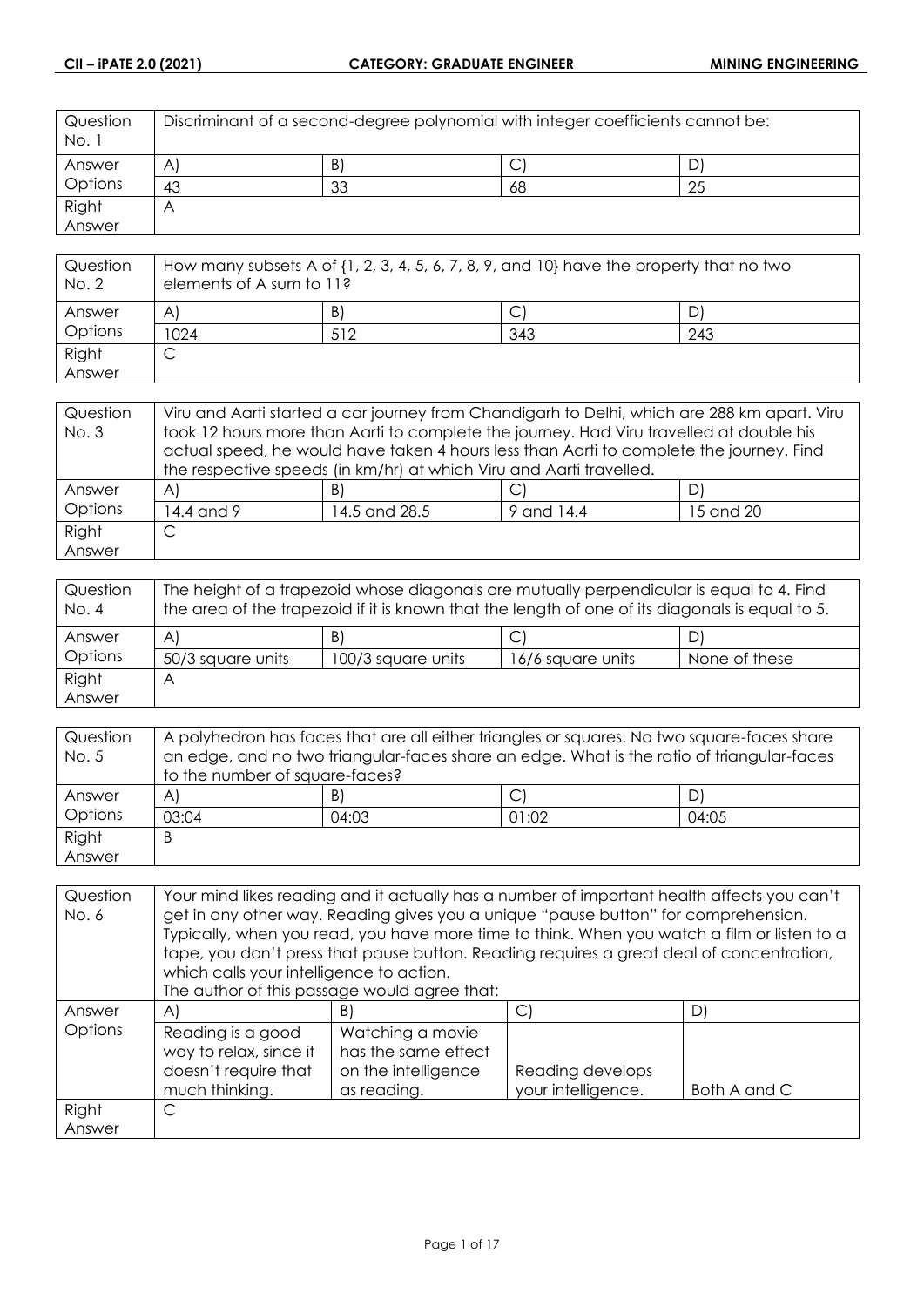| Question | Read the following information carefully and answer the question given below. |                                                                                             |  |    |  |
|----------|-------------------------------------------------------------------------------|---------------------------------------------------------------------------------------------|--|----|--|
| No. 7    |                                                                               | P stands 5m west of R. T stands 5m south of Q.T stands 6m east of U. V stands 2m west of Q. |  |    |  |
|          |                                                                               | A stands 2m south of U. V stands 3m north of R. If G stands 7m east of P, then in which     |  |    |  |
|          | direction does G stands with respect to T?                                    |                                                                                             |  |    |  |
| Answer   | $\mathsf{A}$                                                                  | B)                                                                                          |  | DI |  |
| Options  | West<br>South<br>North<br>East                                                |                                                                                             |  |    |  |
| Right    | D                                                                             |                                                                                             |  |    |  |
| Answer   |                                                                               |                                                                                             |  |    |  |

| Question<br>No. 8 | The French Revolution began in 1789 and ended in the late 1790s with the ascent of<br>Napoleon Bonaparte. During this period, French citizens razed and redesigned their<br>country's political landscape, uprooting centuries-old institutions such as absolute<br>monarchy and the feudal system. Like the American Revolution before it, the French<br>Revolution was influenced by Enlightenment ideals, particularly the concepts of popular<br>sovereignty and inalienable rights. |                                                          |                                                                            |                                                 |
|-------------------|------------------------------------------------------------------------------------------------------------------------------------------------------------------------------------------------------------------------------------------------------------------------------------------------------------------------------------------------------------------------------------------------------------------------------------------------------------------------------------------|----------------------------------------------------------|----------------------------------------------------------------------------|-------------------------------------------------|
|                   | From this passage it can be concluded that:                                                                                                                                                                                                                                                                                                                                                                                                                                              |                                                          |                                                                            |                                                 |
| Answer            | $\mathsf{A}$                                                                                                                                                                                                                                                                                                                                                                                                                                                                             | B)                                                       |                                                                            | D)                                              |
| Options           | The French<br>revolution began<br>before the Russian<br>Revolution.                                                                                                                                                                                                                                                                                                                                                                                                                      | In the French<br>Revolution their<br>monarch was killed. | The American<br>Revolution<br>happened before<br>the French<br>Revolution. | Napoleon initiated<br>the French<br>Revolution. |
| Right             | C                                                                                                                                                                                                                                                                                                                                                                                                                                                                                        |                                                          |                                                                            |                                                 |
| Answer            |                                                                                                                                                                                                                                                                                                                                                                                                                                                                                          |                                                          |                                                                            |                                                 |

| Question | A, B, C, D and E are sitting on a bench. A is sitting next to B, C is sitting next to D, D is not |                 |                 |                 |
|----------|---------------------------------------------------------------------------------------------------|-----------------|-----------------|-----------------|
| No. 9    | sitting with E who is on the left end of the bench. C is on the second position from the right.   |                 |                 |                 |
|          | A is to the right of B and E. A and C are sitting together. In which position A is sitting?       |                 |                 |                 |
| Answer   | $\mathsf{A}$                                                                                      | B)              | ◡               | D)              |
| Options  | Between B and C                                                                                   | Between E and D | Between B and D | Between C and E |
| Right    | A                                                                                                 |                 |                 |                 |
| Answer   |                                                                                                   |                 |                 |                 |

| Question<br>No. 10 | A, P, R, X, S and Z are sitting in a row. S and Z are in the centre. A and P are at the ends. R is<br>sitting to the left of A. Who is to the right of P? |  |  |  |  |
|--------------------|-----------------------------------------------------------------------------------------------------------------------------------------------------------|--|--|--|--|
| Answer             | B)<br>D<br>A                                                                                                                                              |  |  |  |  |
| Options            |                                                                                                                                                           |  |  |  |  |
| Right              | Α                                                                                                                                                         |  |  |  |  |
| Answer             |                                                                                                                                                           |  |  |  |  |

| Question<br>No. 11 | In the following question choose the word which is the exact OPPOSITE of the given word.<br><b>STRINGENT</b> |          |         |         |
|--------------------|--------------------------------------------------------------------------------------------------------------|----------|---------|---------|
| Answer             | A                                                                                                            | B)       |         |         |
| Options            | Magnanimous                                                                                                  | Vehement | General | Lenient |
| Right              |                                                                                                              |          |         |         |
| Answer             |                                                                                                              |          |         |         |

| Question<br>No. 12 | Some proverbs/idioms are given below together with their meanings. Choose the correct<br>meaning of proverb/idiom.<br>To catch a tartar |                                |                       |                                                          |
|--------------------|-----------------------------------------------------------------------------------------------------------------------------------------|--------------------------------|-----------------------|----------------------------------------------------------|
| Answer             | A'                                                                                                                                      | B)                             | ◡                     |                                                          |
| Options            | To trap wanted<br>criminal with great<br>difficulty                                                                                     | To catch a<br>dangerous person | To meet with disaster | To deal with a person<br>who is more than<br>one's match |
| Right              | D                                                                                                                                       |                                |                       |                                                          |
| Answer             |                                                                                                                                         |                                |                       |                                                          |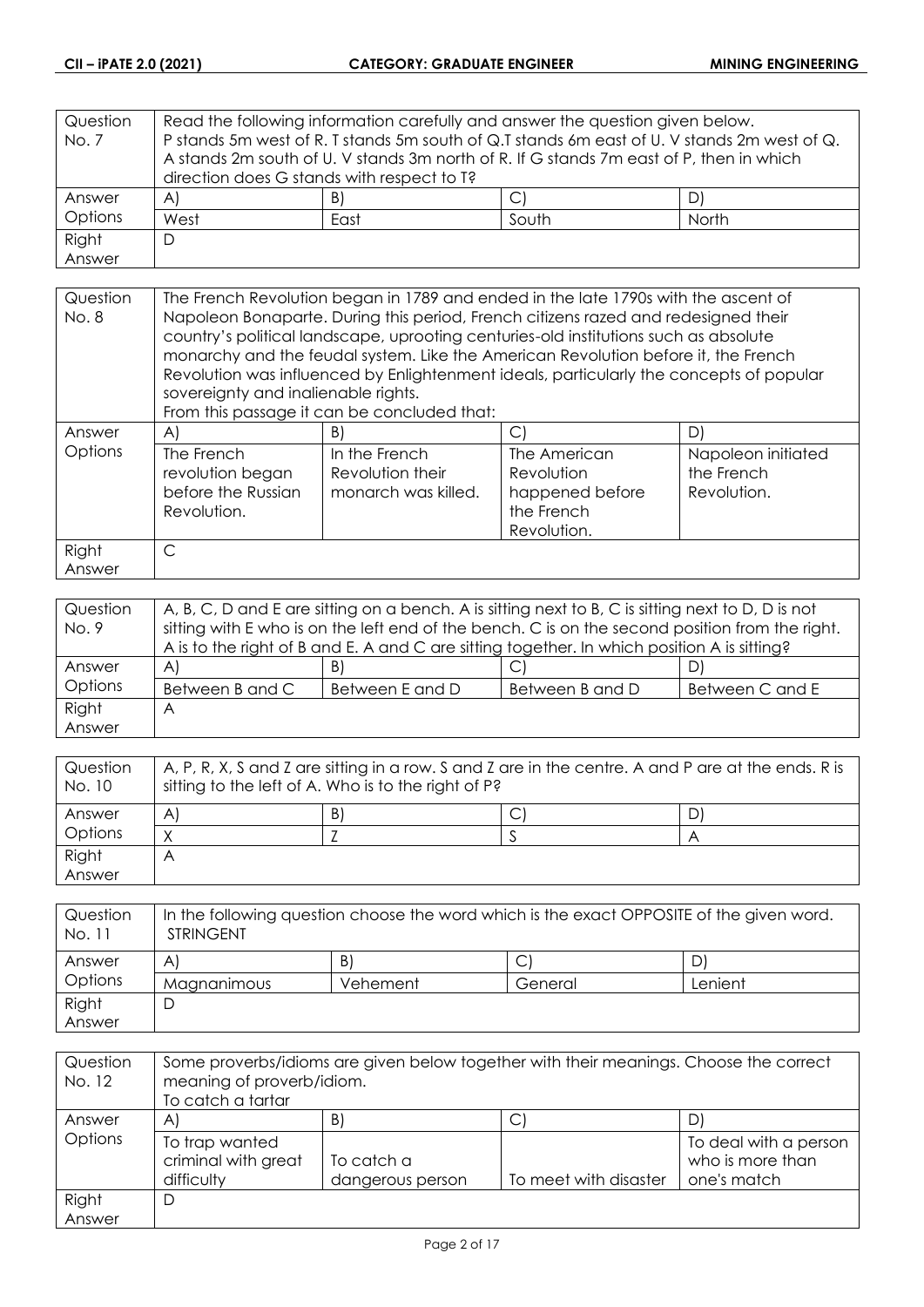| Question<br>No. 13 | Which of the phrases A, B, C, and D, given below each sentence should replace the<br>word/phrase printed in bold in the sentence to make it grammatically correct? If the<br>sentence is correct as it is given and no correction is required, mark (E) as the answer.<br>Since the girl did not want to be disturbed while studying, she left the phone off hooks. |              |             |              |
|--------------------|---------------------------------------------------------------------------------------------------------------------------------------------------------------------------------------------------------------------------------------------------------------------------------------------------------------------------------------------------------------------|--------------|-------------|--------------|
| Answer             | A)                                                                                                                                                                                                                                                                                                                                                                  | B)           |             |              |
| Options            | of hook                                                                                                                                                                                                                                                                                                                                                             | for the hook | off hooking | off the hook |
| Right              | D                                                                                                                                                                                                                                                                                                                                                                   |              |             |              |
| Answer             |                                                                                                                                                                                                                                                                                                                                                                     |              |             |              |
|                    |                                                                                                                                                                                                                                                                                                                                                                     |              |             |              |
| Question<br>No. 14 | In the following question choose the word which is the exact OPPOSITE of the given word.<br><b>FICKLE</b>                                                                                                                                                                                                                                                           |              |             |              |

| . <del>.</del> | 1911-L     |         |                               |        |
|----------------|------------|---------|-------------------------------|--------|
| Answer         | А          | B)      | $\overline{\phantom{0}}$<br>◡ | ◡      |
| Options        | Courageous | Sincere | Steadfast                     | Humble |
| Right          | ◡          |         |                               |        |
| Answer         |            |         |                               |        |

| Question<br>No. 15 | In question below, the passage consists of six sentences. The first and sixth sentence are<br>given in the correct places. The middle four sentences in each have been removed and<br>jumbled up. These are labelled as P, Q, R and S. Find out the proper order for the four<br>sentences. |                                                                         |                                                                                                |             |  |
|--------------------|---------------------------------------------------------------------------------------------------------------------------------------------------------------------------------------------------------------------------------------------------------------------------------------------|-------------------------------------------------------------------------|------------------------------------------------------------------------------------------------|-------------|--|
|                    | <b>S1:</b> In the middle of one side of the square sits the Chairman of the committee, the most<br>important person in the room.                                                                                                                                                            |                                                                         |                                                                                                |             |  |
|                    |                                                                                                                                                                                                                                                                                             | <b>P:</b> For a committee is not just a mere collection of individuals. |                                                                                                |             |  |
|                    | <b>Q</b> : On him rests much of the responsibility for the success or failure of the committee.                                                                                                                                                                                             |                                                                         |                                                                                                |             |  |
|                    |                                                                                                                                                                                                                                                                                             |                                                                         | <b>R:</b> While this is happening, we have an opportunity to get the 'feel' of this committee. |             |  |
|                    |                                                                                                                                                                                                                                                                                             |                                                                         | S: As the meeting opens, he runs briskly through a number of formalities.                      |             |  |
|                    | S6: From the moment its members meet, it begins to have a sort nebulous life of its own.                                                                                                                                                                                                    |                                                                         |                                                                                                |             |  |
|                    | The Proper sequence should be:                                                                                                                                                                                                                                                              |                                                                         |                                                                                                |             |  |
| Answer             | $\mathsf{A}$                                                                                                                                                                                                                                                                                | B)                                                                      | $\vert$ C                                                                                      | D)          |  |
| Options            | <b>RSQP</b>                                                                                                                                                                                                                                                                                 | QSRP                                                                    | SQPR                                                                                           | <b>PQRS</b> |  |
| Right              | B                                                                                                                                                                                                                                                                                           |                                                                         |                                                                                                |             |  |
| Answer             |                                                                                                                                                                                                                                                                                             |                                                                         |                                                                                                |             |  |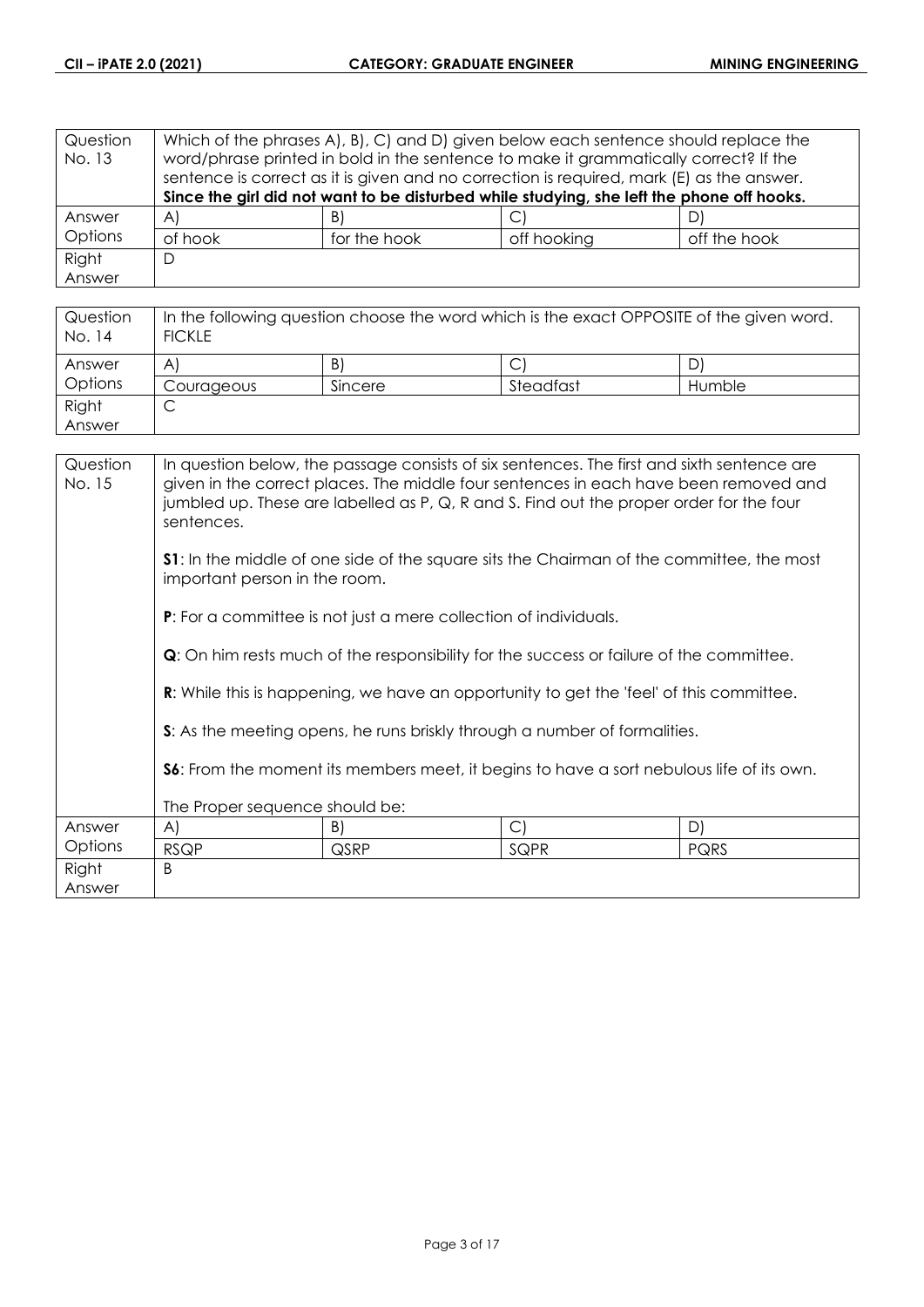#### **Question Question nos. 16 to 20:** No. 16 Following bar chart represents the number of people in 6 different villages (A, B, C, D, E and F) and the tabular column depicts the ratio of literate to illiterate people and percentage of male living in those villages. Number of people living in six villages 3500 3000 2500 2000 1500  $1000$ 50 Villages | Literate : Illiterate | % of male Ť  $\frac{1}{13}$  $\overline{11}$ If 40% of the female from village B is literate, then what is the percentage of male, who is illiterate from village B? Answer A)  $|B|$   $|C|$   $|D|$ **Options** 38% 35% 37% cannot be determined Right C Answer

| Question<br>No. 17 | What is the percentage of literate people in all the six villages together? |     |     |                         |
|--------------------|-----------------------------------------------------------------------------|-----|-----|-------------------------|
| Answer             | A                                                                           | B   | С   |                         |
| Options            | 55%                                                                         | 53% | 51% | cannot be<br>determined |
| Right<br>Answer    | B                                                                           |     |     |                         |

| Question<br>No. 18 | What is the ratio between numbers of illiterate people from villages B, C & D to number of<br>females from villages A, E & F? |         |         |         |
|--------------------|-------------------------------------------------------------------------------------------------------------------------------|---------|---------|---------|
| Answer             | A                                                                                                                             | B)      |         | D)      |
| Options            | 320:527                                                                                                                       | 527:330 | 330:527 | 527:320 |
| Right              | ◡                                                                                                                             |         |         |         |
| Answer             |                                                                                                                               |         |         |         |

| Question<br>No. 19 | If 3% of female from village D & 5% of female from village E are literate then what is the<br>total number of literate males from D & F together? |      |      |                         |
|--------------------|---------------------------------------------------------------------------------------------------------------------------------------------------|------|------|-------------------------|
| Answer             | A                                                                                                                                                 | B)   |      | D)                      |
| Options            | 1823                                                                                                                                              | 1723 | 1623 | cannot be<br>determined |
| Right<br>Answer    | D                                                                                                                                                 |      |      |                         |

| Question<br>No. 20 | The number of females from villages A & C is how much percentage more or less than<br>number of females from villages D & F? |        |        |        |
|--------------------|------------------------------------------------------------------------------------------------------------------------------|--------|--------|--------|
| Answer             | A                                                                                                                            | B)     | ◡      | D.     |
| Options            | 25.72%                                                                                                                       | 25.76% | 24.76% | 24.72% |
| Right              |                                                                                                                              |        |        |        |
| Answer             |                                                                                                                              |        |        |        |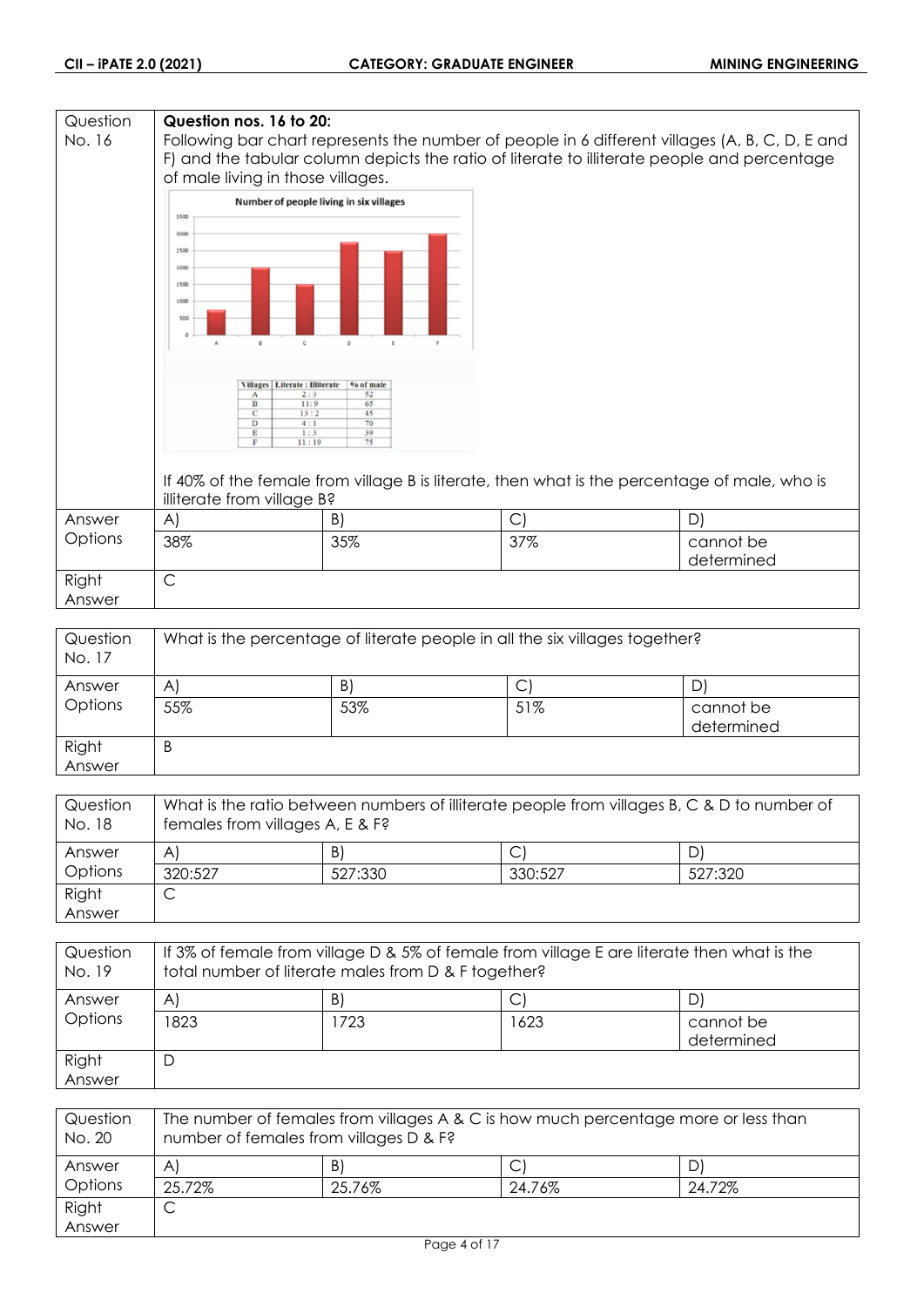| Question<br>No. 21 | A project plan results in a project schedule seems to be too long. If the project network<br>diagram cannot change but extra personnel resources is available, what is the best thing<br>to do? |                     |                   |                  |
|--------------------|-------------------------------------------------------------------------------------------------------------------------------------------------------------------------------------------------|---------------------|-------------------|------------------|
| Answer             | $\mathsf{A}$                                                                                                                                                                                    | $\vert B \vert$     | С                 |                  |
| Options            | Fast track the<br>project                                                                                                                                                                       | Level the resources | Crash the project | Any other option |
| Right              | С                                                                                                                                                                                               |                     |                   |                  |
| Answer             |                                                                                                                                                                                                 |                     |                   |                  |

| Question<br>No. 22 | Which of the following is not Project Management's goal |                                                                    |                                                                       |                                           |
|--------------------|---------------------------------------------------------|--------------------------------------------------------------------|-----------------------------------------------------------------------|-------------------------------------------|
| Answer             | $\mathsf{A}$                                            | B)                                                                 | C                                                                     |                                           |
| Options            | Keeping overall cost<br>within the budget               | Delivering the<br>project/goods to the<br>client at agreed<br>time | Maintaining a<br>satisfactory and well-<br>functioning<br>development | Avoiding<br>customer/client<br>complaints |
| Right<br>Answer    | D                                                       |                                                                    |                                                                       |                                           |

| Question<br>No. 23 | You have recently been named as Project Manager of a new project under a Contract.<br>The Project Management Unit (PMU) gave you the contract signed by the Customer and a<br>Statement of Work and asked you to go on with initiation. Which document should you<br>develop next? |                    |                        |                 |
|--------------------|------------------------------------------------------------------------------------------------------------------------------------------------------------------------------------------------------------------------------------------------------------------------------------|--------------------|------------------------|-----------------|
| Answer             | A                                                                                                                                                                                                                                                                                  | B)                 | C                      | D               |
| Options            | Project Manager<br>Plan                                                                                                                                                                                                                                                            | Milestone Schedule | <b>Project Charter</b> | Scope Statement |
| Right              |                                                                                                                                                                                                                                                                                    |                    |                        |                 |
| Answer             |                                                                                                                                                                                                                                                                                    |                    |                        |                 |

| Question<br>No. 24 | The analysis tool for a quality problem that involves selecting the problem, identifying major<br>categories of potential causes and associating likely specific causes is |                  |                 |            |
|--------------------|----------------------------------------------------------------------------------------------------------------------------------------------------------------------------|------------------|-----------------|------------|
| Answer             | $\mathsf{A}$                                                                                                                                                               | B)               |                 |            |
| Options            | Pareto chart                                                                                                                                                               | Fishbone diagram | Scatter diagram | Check list |
| Right              | B                                                                                                                                                                          |                  |                 |            |
| Answer             |                                                                                                                                                                            |                  |                 |            |

| Question<br>No. 25 | The Occupational Safety & Health Administration requires employers to have Hearing<br>Conservation Plans if the average 8-hour noise exposure is more than |        |          |       |
|--------------------|------------------------------------------------------------------------------------------------------------------------------------------------------------|--------|----------|-------|
| Answer             | A                                                                                                                                                          | B)     |          |       |
| Options            | 1000 dB                                                                                                                                                    | 500 dB | $105$ dB | 85 dB |
| Right              |                                                                                                                                                            |        |          |       |
| Answer             |                                                                                                                                                            |        |          |       |

| Question<br>No. 26 | Ammonia becomes an immediate danger to your life and health when it is present at the<br>following level or greater |        |         |          |
|--------------------|---------------------------------------------------------------------------------------------------------------------|--------|---------|----------|
| Answer             | A                                                                                                                   | B.     |         |          |
| Options            | 10 ppm                                                                                                              | 30 ppm | 300 ppm | 1000 ppm |
| Right              |                                                                                                                     |        |         |          |
| Answer             |                                                                                                                     |        |         |          |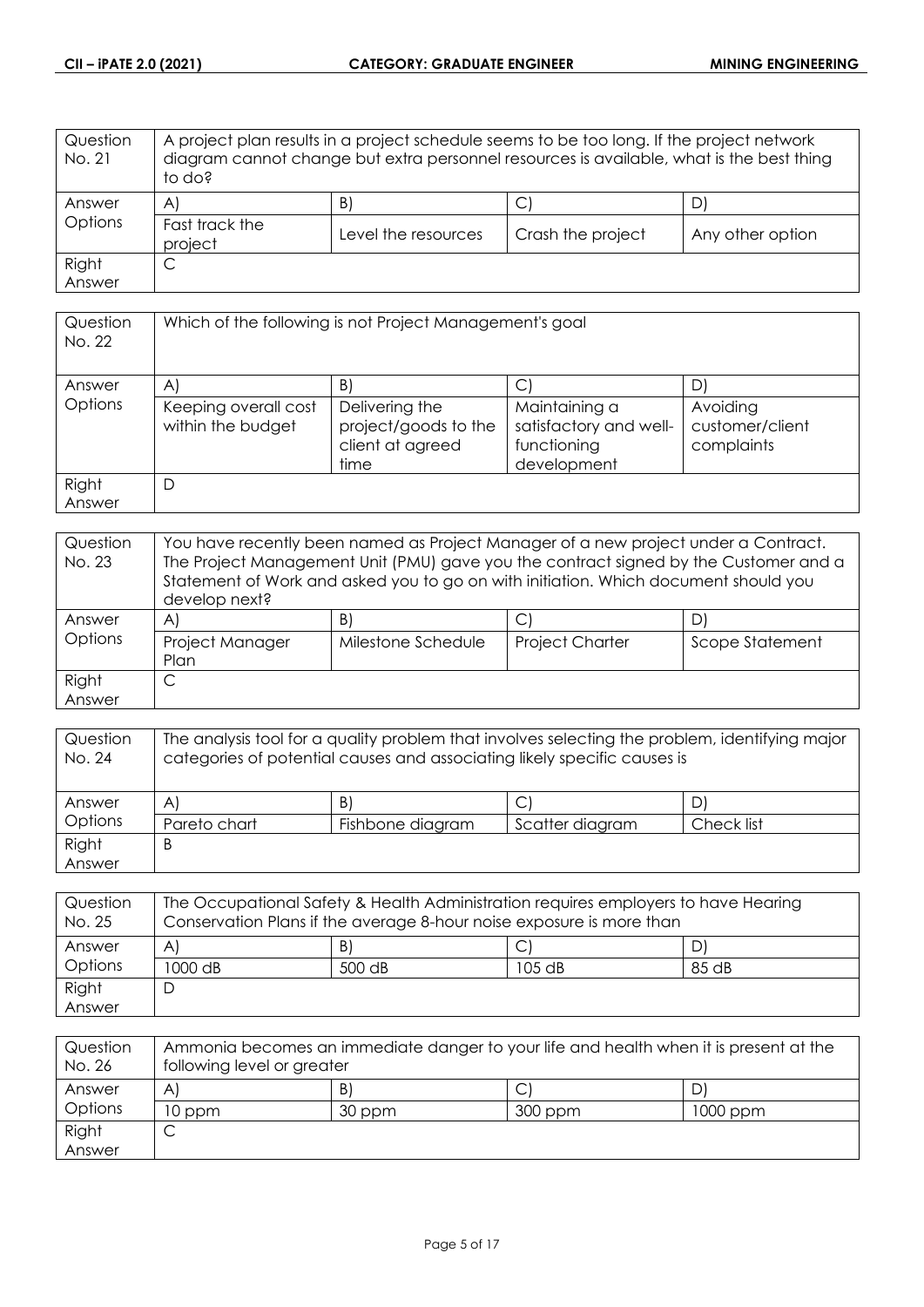| Question<br>No. 27 | Exposure to high levels of noise can lead to which of the following: |                              |                 |                  |
|--------------------|----------------------------------------------------------------------|------------------------------|-----------------|------------------|
| Answer             | A                                                                    | B                            |                 |                  |
| Options            | High blood pressure                                                  | Gastrointestinal<br>problems | Chronic fatigue | All of the above |
| Right              | D                                                                    |                              |                 |                  |
| Answer             |                                                                      |                              |                 |                  |

| Question<br>No. 28 | Which type of fire extinguishing system is most commonly used to protect areas containing<br>valuable equipment such as data processing rooms, telecommunications switches, and<br>process control rooms? |                                         |                               |                                              |
|--------------------|-----------------------------------------------------------------------------------------------------------------------------------------------------------------------------------------------------------|-----------------------------------------|-------------------------------|----------------------------------------------|
| Answer<br>Options  | $\mathsf{A}$<br>Fixed extinguishing<br>systems                                                                                                                                                            | B'<br>Portable<br>extinguishing systems | Hose extinguishing<br>systems | It's up to the<br>discretion the<br>employer |
| Right<br>Answer    | A                                                                                                                                                                                                         |                                         |                               |                                              |

| Question<br>No. 29 | If you need to wear glasses with your eye or face protection, which of the following options<br>is acceptable                                           |                                                              |                                                                                              |                  |
|--------------------|---------------------------------------------------------------------------------------------------------------------------------------------------------|--------------------------------------------------------------|----------------------------------------------------------------------------------------------|------------------|
| Answer             | $\mathsf{A}$                                                                                                                                            | B)                                                           | С                                                                                            | D)               |
| Options            | Wearing prescription<br>spectacles with side<br>shields and<br>protective lenses<br>that meet safety<br>requirements and<br>also correct your<br>vision | Wearing goggles<br>that fit comfortably<br>over your glasses | Wearing goggles<br>that have corrective<br>lenses mounted<br>behind the<br>protective lenses | All of the above |
| Right<br>Answer    | D                                                                                                                                                       |                                                              |                                                                                              |                  |

| Question | Under which Section of Environment Pollution Act, the CPCB can issue the directions |            |            |           |
|----------|-------------------------------------------------------------------------------------|------------|------------|-----------|
| No. 30   | directly to industries                                                              |            |            |           |
| Answer   | A                                                                                   | B)         |            | DI        |
| Options  | Section 16                                                                          | Section 18 | Section 11 | Section 5 |
| Right    | C                                                                                   |            |            |           |
| Answer   |                                                                                     |            |            |           |

| Question<br>No. 31 | Which of these divisions of Pollution Control Implementation deals with Air Polluting<br>Industries |            |             |           |
|--------------------|-----------------------------------------------------------------------------------------------------|------------|-------------|-----------|
| Answer             | A                                                                                                   | B)         |             |           |
| Options            | $PCI -$                                                                                             | $PCI - II$ | $PCI - III$ | SSI & Law |
| Right              | B                                                                                                   |            |             |           |
| Answer             |                                                                                                     |            |             |           |

| Question<br>No. 32 | The Kyoto Protocol is an international treaty which extends the United Nations<br>Framework Convention on Climate Change (UNFCCC). In which year the convention<br>held? |      |      |      |  |
|--------------------|--------------------------------------------------------------------------------------------------------------------------------------------------------------------------|------|------|------|--|
| Answer             | $\mathsf{A}^{\mathsf{c}}$                                                                                                                                                | B)   |      |      |  |
| Options            | 1987                                                                                                                                                                     | 1995 | 1992 | 1997 |  |
| Right              | C                                                                                                                                                                        |      |      |      |  |
| Answer             |                                                                                                                                                                          |      |      |      |  |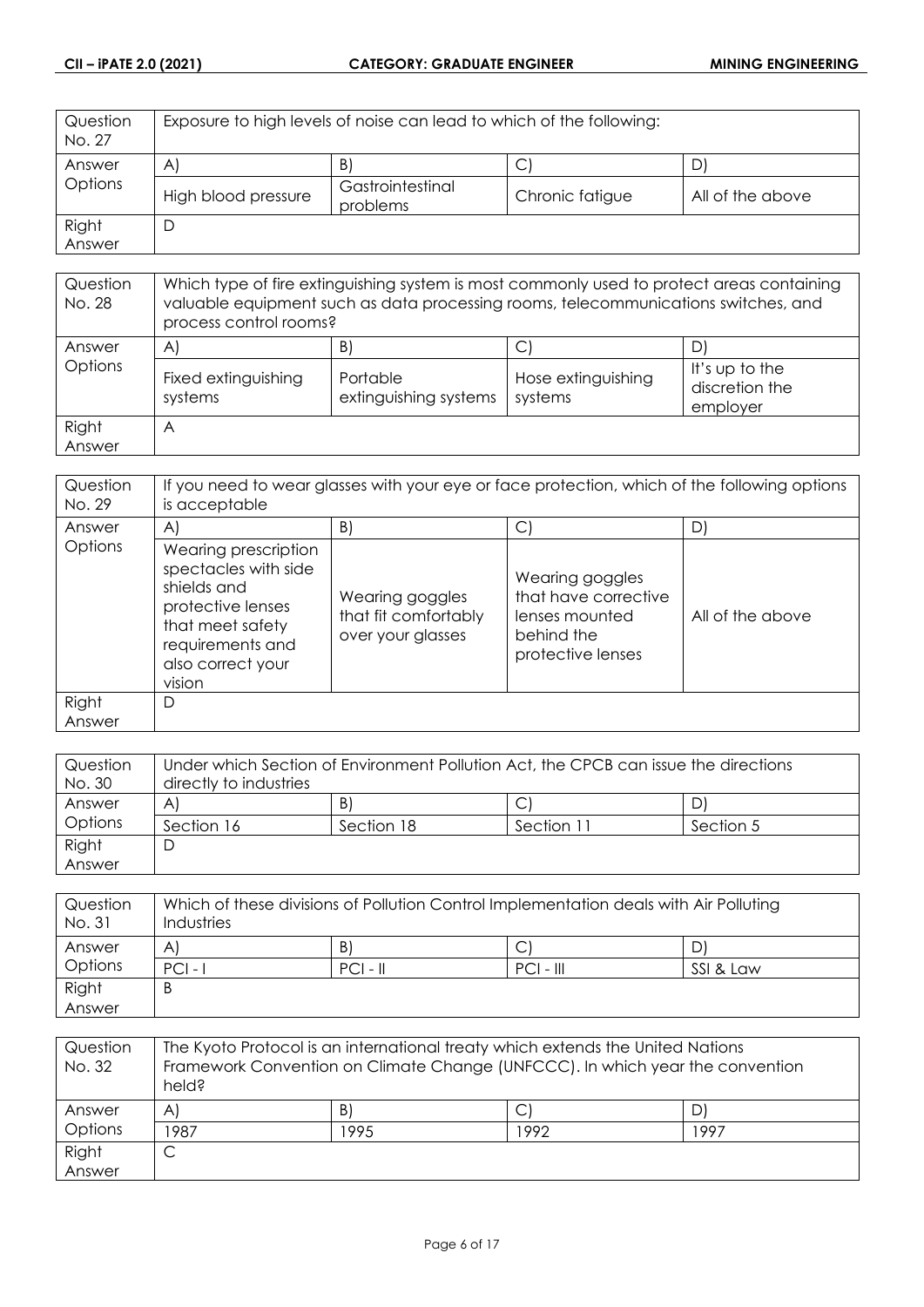| Question<br>No. 33 | What is the harm from manipulation of Earth's Ozone layer?                  |                                                          |                                                                               |                                                                     |
|--------------------|-----------------------------------------------------------------------------|----------------------------------------------------------|-------------------------------------------------------------------------------|---------------------------------------------------------------------|
| Answer             | $\mathsf{A}^{\mathsf{c}}$                                                   | B                                                        |                                                                               | D                                                                   |
| Options            | The average<br>temperature of<br>Earth's surface will<br>increase gradually | The Oxygen content<br>of the atmosphere<br>will decrease | Increased amount of<br>Ultraviolet radiation<br>will reach earth's<br>surface | Sea level will rise as<br>the polar ice caps<br>will gradually melt |
| Right              | C                                                                           |                                                          |                                                                               |                                                                     |
| Answer             |                                                                             |                                                          |                                                                               |                                                                     |

| Question<br>No. 34 | Which of the following would not represent the cash outflows for the business? |                      |                     |                     |
|--------------------|--------------------------------------------------------------------------------|----------------------|---------------------|---------------------|
| Answer             | $\mathsf{A}^{\prime}$                                                          | B.                   |                     |                     |
| Options            | Purchase of building                                                           | The sale of land for | Retirement of long- | The payment of cash |
|                    | for cash                                                                       | cash                 | term debt           | for dividends       |
| Right              | B                                                                              |                      |                     |                     |
| Answer             |                                                                                |                      |                     |                     |

| Question<br>No. 35 | Which one of the following tangible fixed assets would not normally be depreciated? |           |      |           |
|--------------------|-------------------------------------------------------------------------------------|-----------|------|-----------|
| Answer             | A                                                                                   | B         | ◡    | D'        |
| Options            | <b>Buildings</b>                                                                    | Machinery | Land | Equipment |
| Right              | ◡                                                                                   |           |      |           |
| Answer             |                                                                                     |           |      |           |

| Question | A Profit is earned if? |                |                     |                |
|----------|------------------------|----------------|---------------------|----------------|
| No. 36   |                        |                |                     |                |
| Answer   | A                      | B.             | ◡                   |                |
| Options  | Assets exceed          | Income exceeds | Cash Inflow exceeds | Income exceeds |
|          | Expenditure            | Expenditure    | Cash Outflow        | Liabilities    |
| Right    | B                      |                |                     |                |
| Answer   |                        |                |                     |                |

| Question<br>No. 37 | Which of the following budgets is normally prepared first? |              |                                 |                           |
|--------------------|------------------------------------------------------------|--------------|---------------------------------|---------------------------|
| Answer             | A                                                          | B.           |                                 | D                         |
| Options            | Cash budget                                                | Sales budget | Merchandise<br>purchases budget | Selling expense<br>budget |
| Right<br>Answer    | B                                                          |              |                                 |                           |

| Question<br>No. 38 | What is the correct sequence in the formation of a contract? |                                                    |                                                    |                                                    |
|--------------------|--------------------------------------------------------------|----------------------------------------------------|----------------------------------------------------|----------------------------------------------------|
| Answer             | $\mathsf{A}^{\prime}$                                        | B'                                                 |                                                    | D                                                  |
| Options            | Offer, acceptance,<br>agreement,<br>consideration.           | Agreement,<br>consideration, offer,<br>acceptance. | Offer, agreement,<br>consideration,<br>acceptance. | Offer, acceptance,<br>consideration,<br>agreement. |
| Right              | D                                                            |                                                    |                                                    |                                                    |
| Answer             |                                                              |                                                    |                                                    |                                                    |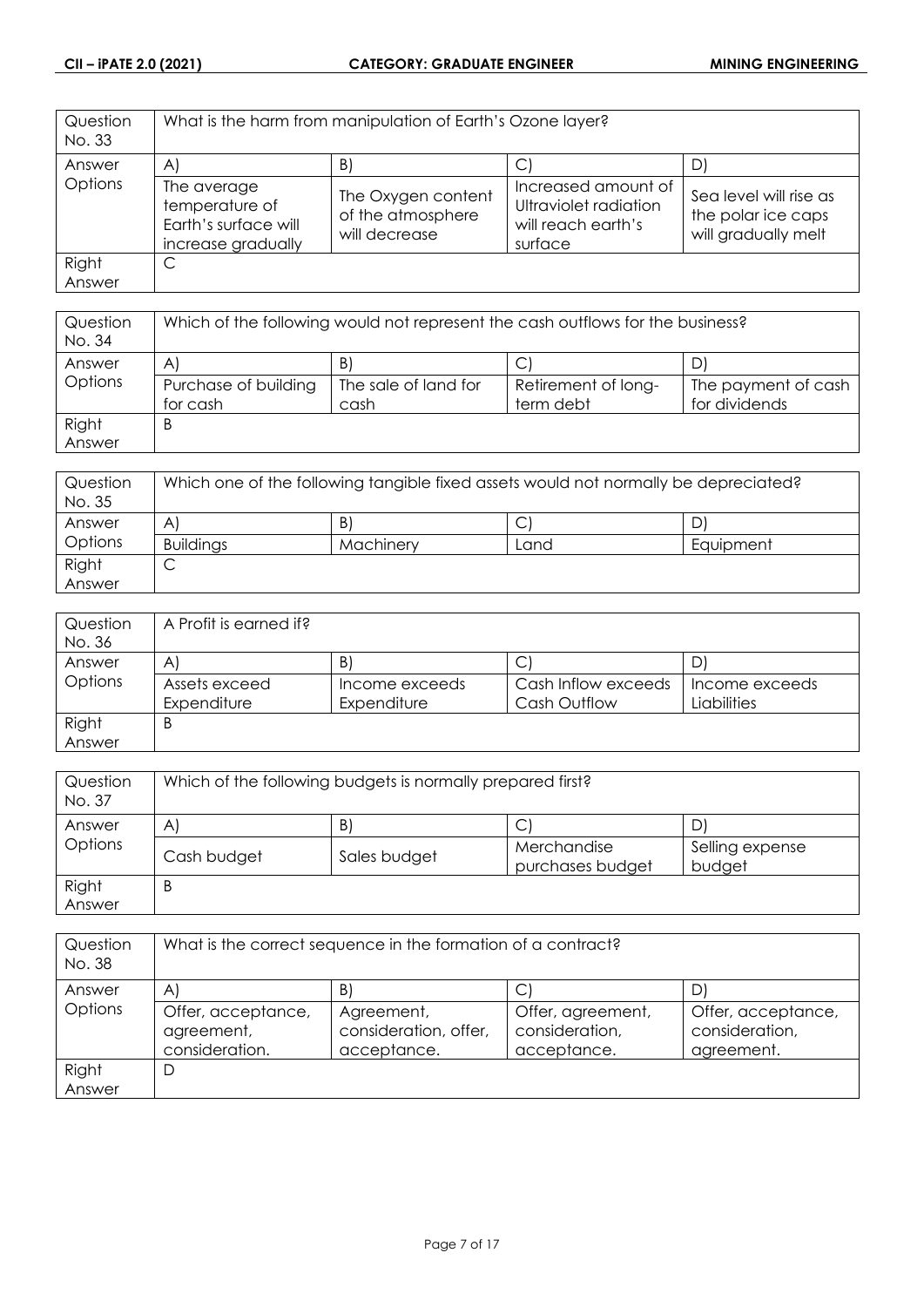| Question<br>No. 39 | Which of the following answers is most accurate description of arbitration?                        |                                                                                                                              |                                                                                      |                                                                                        |
|--------------------|----------------------------------------------------------------------------------------------------|------------------------------------------------------------------------------------------------------------------------------|--------------------------------------------------------------------------------------|----------------------------------------------------------------------------------------|
| Answer             | $\mathsf{A}$                                                                                       | $\vert B \vert$                                                                                                              | C.                                                                                   | D)                                                                                     |
| Options            | An informal meeting<br>between the parties<br>involving a<br>discussion to sort out<br>the dispute | An adjucative<br>process where the<br>parties submit their<br>disputes for a<br>binding decision to<br>an impartial tribunal | A meeting between<br>the parties where an<br>impartial third party<br>gives decision | An impartial umpire<br>selected to decide<br>after hearing the<br>dispute from parties |
| Right<br>Answer    | B                                                                                                  |                                                                                                                              |                                                                                      |                                                                                        |

| Question<br>No. 40 | Which of the following answers is not type of alternative dispute resolution? |                   |              |           |
|--------------------|-------------------------------------------------------------------------------|-------------------|--------------|-----------|
| Answer             | A'                                                                            | B)                | ◡            |           |
| Options            | Arbitration                                                                   | Court proceedings | Conciliation | Mediation |
| Right              | B                                                                             |                   |              |           |
| Answer             |                                                                               |                   |              |           |

| Question<br>No. 41 | The equation of state for n moles of an ideal gas is PV =nRT, where R is the universal gas<br>constant and all other quantities have their usual meanings. What are the dimensions of R? |                                  |                             |                     |
|--------------------|------------------------------------------------------------------------------------------------------------------------------------------------------------------------------------------|----------------------------------|-----------------------------|---------------------|
| Answer<br>Options  | A<br>M <sup>o</sup> LT-2 K-1mol-1                                                                                                                                                        | B<br>$M^{0}[2T-2K^{-1}mol^{-1}]$ | $ML^{2}T-2$ K $-1$ mol $-1$ | $ML-2T-2$ K-1 mol-1 |
| Right<br>Answer    | ◡                                                                                                                                                                                        |                                  |                             |                     |

| Question<br>No. 42 | A cylindrical tube open at both ends has fundamental frequency n. If one of the ends is<br>closed, the fundamental frequency will become |    |               |    |
|--------------------|------------------------------------------------------------------------------------------------------------------------------------------|----|---------------|----|
| Answer             | A                                                                                                                                        | B) | $\mathcal{L}$ | D' |
| Options            | n/2                                                                                                                                      | 2n | 4n            |    |
| Right              |                                                                                                                                          |    |               |    |
| Answer             |                                                                                                                                          |    |               |    |

| Question<br>No. 43 | The speed of sound in a gas is V and the root mean square speed of the gas molecules is<br>$V_{rms}$ . If the ratio of the specific heats of the gas is 1.5, then the ratio of V: $V_{rms}$ will be |     |      |      |
|--------------------|-----------------------------------------------------------------------------------------------------------------------------------------------------------------------------------------------------|-----|------|------|
| Answer             | $\mathsf{A}$                                                                                                                                                                                        | B)  |      |      |
| Options            | 1:2                                                                                                                                                                                                 | 1:3 | l∶√2 | 1:√3 |
| Right              | ◡                                                                                                                                                                                                   |     |      |      |
| Answer             |                                                                                                                                                                                                     |     |      |      |

| Question<br>No. 44 | Which of the following phenomena gives evidence of the molecular structure of the<br>matter? |                  |             |              |
|--------------------|----------------------------------------------------------------------------------------------|------------------|-------------|--------------|
| Answer             | A                                                                                            | B)               | Ċ           |              |
| Options            | Brownian motion                                                                              | <b>Diffusion</b> | Evaporation | All of these |
| Right              |                                                                                              |                  |             |              |
| Answer             |                                                                                              |                  |             |              |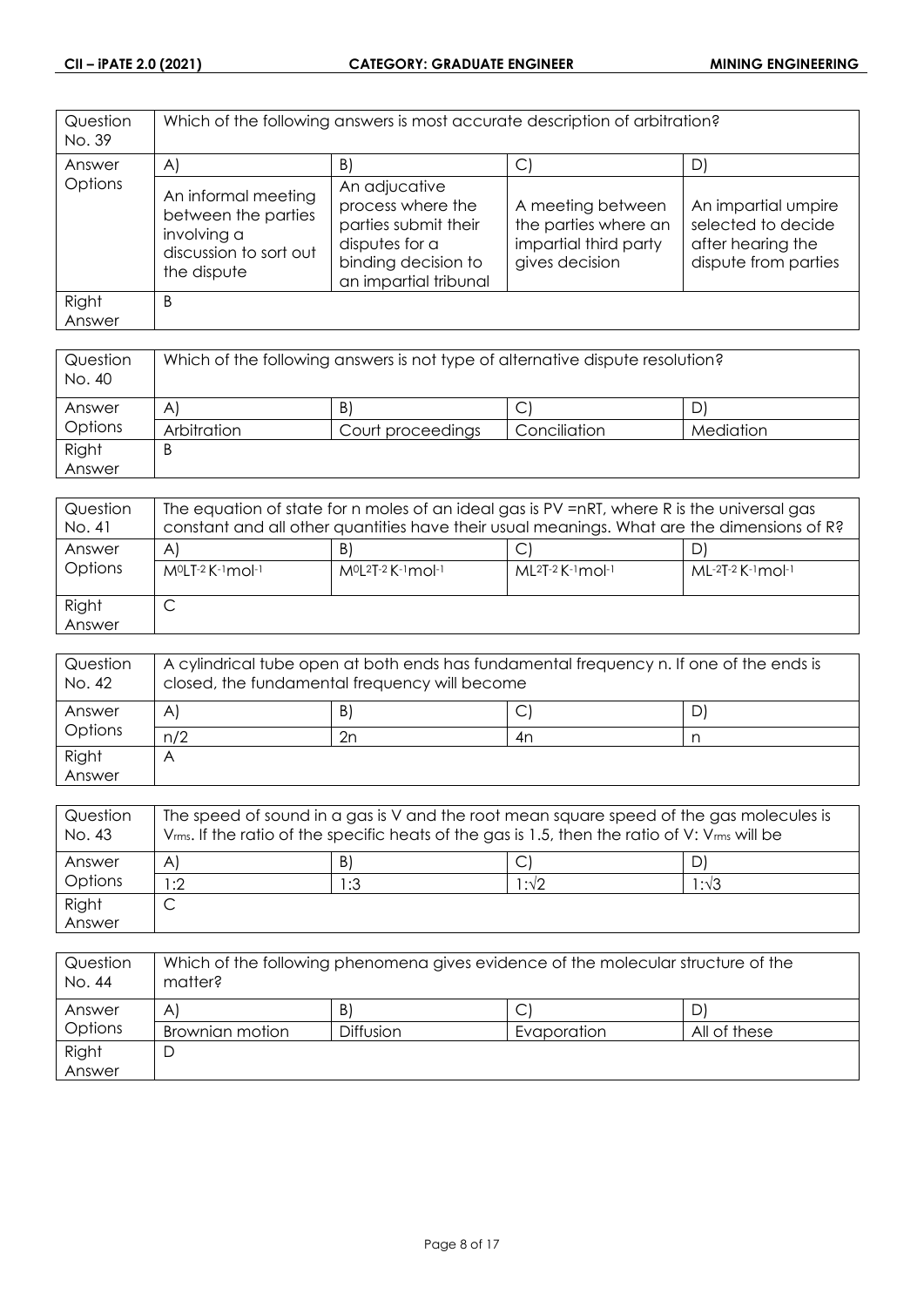| Question | Starting with the same initial conditions, an ideal gas expands from volume $V_1$ to $V_2$ in three |                   |                   |                   |
|----------|-----------------------------------------------------------------------------------------------------|-------------------|-------------------|-------------------|
| No. 45   | different ways. The work done by the gas is $W_1$ if the process is purely isobaric, $W_2$ if the   |                   |                   |                   |
|          | process is purely isochoric and W <sub>3</sub> if the process is purely adiabatic. Then             |                   |                   |                   |
| Answer   | $\mathsf{A}$                                                                                        | B)                |                   | DI                |
| Options  | $W_1 > W_2 > W_3$                                                                                   | $W_2 > W_1 > W_3$ | $W_1 > W_3 > W_2$ | $W_3 > W_1 > W_2$ |
| Right    | С                                                                                                   |                   |                   |                   |
| Answer   |                                                                                                     |                   |                   |                   |

| Question<br>No. 46 | A vessel contains a mixture of 1 mole of oxygen and two moles of nitrogen at 300K. The<br>ratio of the rotational kinetic energy per $O_2$ molecule to that per $N_2$ molecule is |     |     |                                                             |
|--------------------|-----------------------------------------------------------------------------------------------------------------------------------------------------------------------------------|-----|-----|-------------------------------------------------------------|
| Answer             | A                                                                                                                                                                                 | B)  |     |                                                             |
| Options            | 1:1                                                                                                                                                                               | l:2 | 2:1 | Depends on the<br>moment of inertia of<br>the two molecules |
| Right<br>Answer    | $\forall$                                                                                                                                                                         |     |     |                                                             |

| Question | In a test experiment on a model aeroplane in a wind tunnel, the flow speeds on the lower                   |               |                          |                     |
|----------|------------------------------------------------------------------------------------------------------------|---------------|--------------------------|---------------------|
| No. 47   | and upper surfaces of the wing are v and $\sqrt{2}v$ respectively. If the density of air is $\rho$ and the |               |                          |                     |
|          | surface area of the wing is A, the dynamic life on the wing is given by                                    |               |                          |                     |
| Answer   | A                                                                                                          | B)            |                          |                     |
| Options  | $(p v^2 A)/\sqrt{2}$                                                                                       | $(p v^2 A)/2$ | $2\rho$ v <sup>2</sup> A | $\sqrt{2}$ o v $2A$ |
| Right    | Β                                                                                                          |               |                          |                     |
| Answer   |                                                                                                            |               |                          |                     |

| Question | A boy whirls a stone in a horizontal circle 2m above the ground by means of a string 1.25m  |                 |                                                                                     |    |
|----------|---------------------------------------------------------------------------------------------|-----------------|-------------------------------------------------------------------------------------|----|
| No. 48   | long. The string breaks and the stone flies off horizontally, striking the ground 10m away. |                 |                                                                                     |    |
|          |                                                                                             |                 | What is the magnitude of the centripetal acceleration during circular motion? (Take |    |
|          | $g=10m/s^2$                                                                                 |                 |                                                                                     |    |
| Answer   | A'                                                                                          | $\vert B \vert$ | $\mathsf{C}^1$                                                                      | D. |
| Options  | 400m/s <sup>2</sup><br>300m/s <sup>2</sup><br>200m/s <sup>2</sup><br>100m/s <sup>2</sup>    |                 |                                                                                     |    |
| Right    | ◡                                                                                           |                 |                                                                                     |    |
| Answer   |                                                                                             |                 |                                                                                     |    |

| Question<br>No. 49 | Radium (with Atomic no. = 87, Mass No. = 221) undergoes radioactive decay with a half-life<br>of 4 days. The probability that a Ra nucleus will disintegrate in 8 days is |     |    |  |
|--------------------|---------------------------------------------------------------------------------------------------------------------------------------------------------------------------|-----|----|--|
| Answer             | A                                                                                                                                                                         | B   | ٮ  |  |
| Options            | $^1/4$                                                                                                                                                                    | 3/4 | 72 |  |
| Right              | B                                                                                                                                                                         |     |    |  |
| Answer             |                                                                                                                                                                           |     |    |  |

| Question<br>No. 50 | A tunnel is dug along the diameter of the earth. An object is held in the tunnel at a<br>distance x from the centre of the earth. The magnitude of the gravitational force on the<br>object is proportional to |         |  |       |
|--------------------|----------------------------------------------------------------------------------------------------------------------------------------------------------------------------------------------------------------|---------|--|-------|
| Answer             | A                                                                                                                                                                                                              | B       |  |       |
| Options            | $\sqrt{x}$                                                                                                                                                                                                     | $1/x^2$ |  | $x^2$ |
| Right              |                                                                                                                                                                                                                |         |  |       |
| Answer             |                                                                                                                                                                                                                |         |  |       |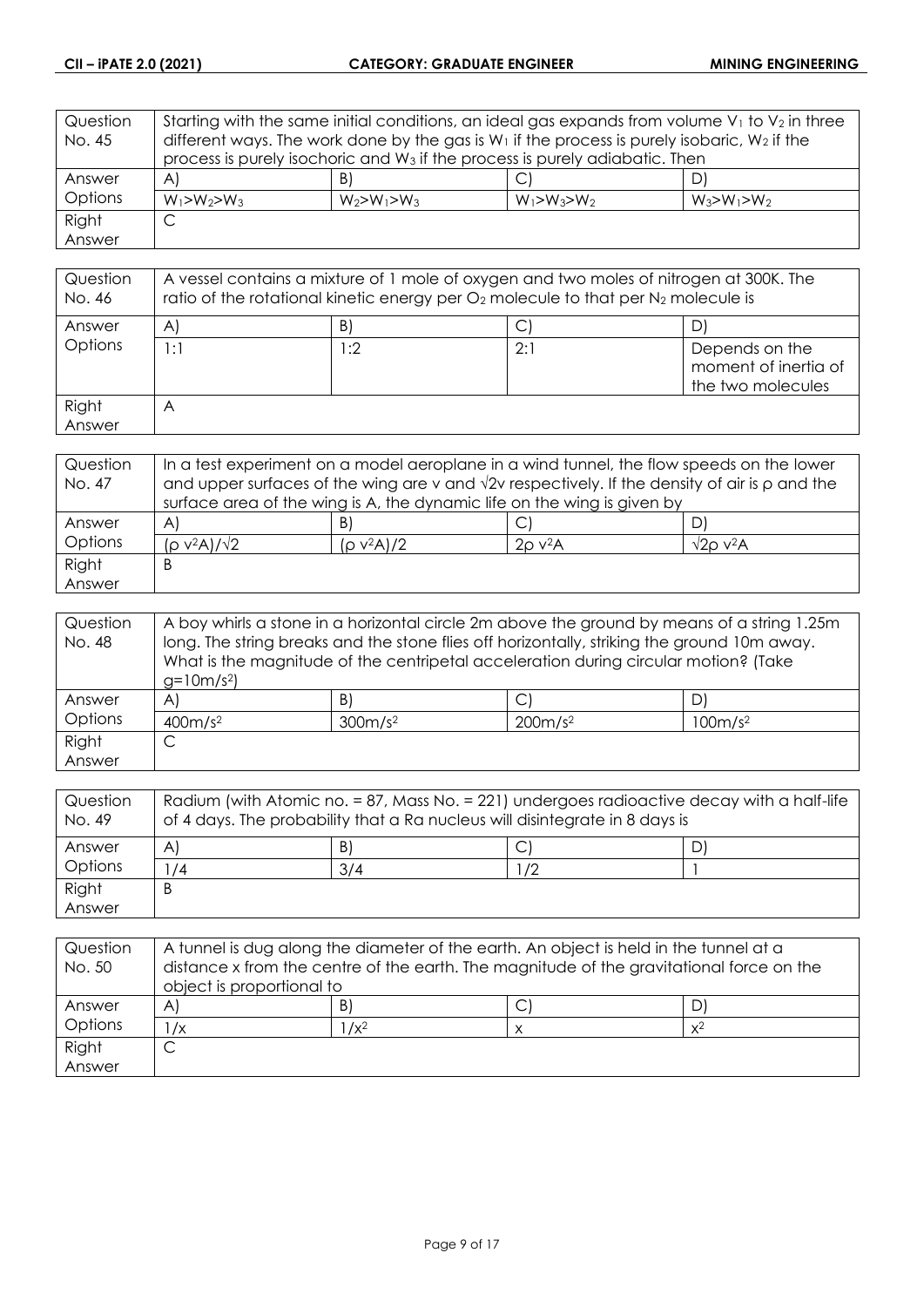| Question<br>No. 51 | Wonga Willi Method, Knife Edge Method, Wide Stall Method are collectively referred as |                         |                 |               |
|--------------------|---------------------------------------------------------------------------------------|-------------------------|-----------------|---------------|
| Answer             | A1                                                                                    | B)                      |                 | יט            |
| Options            | Winning methods                                                                       | <b>Drifting Methods</b> | Sinking Methods | None of Above |
| Right              | $\forall$                                                                             |                         |                 |               |
| Answer             |                                                                                       |                         |                 |               |

| Question<br>No. 52 | For every mine employing more than<br>persons on any day of the preceding calendar<br>year there shall be provided a suitable First Aid Room. |    |     |     |
|--------------------|-----------------------------------------------------------------------------------------------------------------------------------------------|----|-----|-----|
| Answer             | A                                                                                                                                             | B  |     |     |
| Options            | 100 <sub>1</sub>                                                                                                                              | 50 | 200 | 250 |
| Right              | B                                                                                                                                             |    |     |     |
| Answer             |                                                                                                                                               |    |     |     |

| Question<br>No. 53 | The Jankwice method of mining is applicable for |                                       |                                                 |                   |
|--------------------|-------------------------------------------------|---------------------------------------|-------------------------------------------------|-------------------|
| Answer<br>Options  | $\mathsf{A}^{\prime}$<br>Thin Seam              | B<br>Steeply inclined thick  <br>seam | C<br>thick seam up to 6m<br>inclined at 300-350 | Coal gasification |
| Right<br>Answer    |                                                 |                                       |                                                 |                   |

| Question<br>No. 54 | In long wall method of mining roof falls are more common if the face is |                      |                           |                    |
|--------------------|-------------------------------------------------------------------------|----------------------|---------------------------|--------------------|
| Answer             | $\mathsf{A}$                                                            | B)                   |                           |                    |
| Options            | Parallel to the main                                                    | perpendicular to the | At 30 $\circ$ to the main | None of the Above. |
|                    | cleat                                                                   | main cleat           | cleat                     |                    |
| Right              | Α                                                                       |                      |                           |                    |
| Answer             |                                                                         |                      |                           |                    |

| Question<br>No. 55 | What is the maximum permissible sagging for forest land in mm per meter by the Ministry of<br>Environment & Forest? |       |       |       |
|--------------------|---------------------------------------------------------------------------------------------------------------------|-------|-------|-------|
| Answer             | A                                                                                                                   | B.    |       |       |
| Options            | lmm/m                                                                                                               | 2mm/m | 3mm/m | 4mm/m |
| Right              | ◡                                                                                                                   |       |       |       |
| Answer             |                                                                                                                     |       |       |       |

| Question | 15 cubic Meter dragline is deployed in an overburden bench of an open cast mine. It             |        |                                                                                           |        |
|----------|-------------------------------------------------------------------------------------------------|--------|-------------------------------------------------------------------------------------------|--------|
| No. 56   | works for 30 days at the rate of 6 hours per shift working for three shifts in a day. The cycle |        |                                                                                           |        |
|          |                                                                                                 |        | time, bucket fill factor and operation efficiency of the dragline are 50 sec, 0.8 and 75% |        |
|          | respectively. The total volume of over burden in M <sub>3</sub> per month handled will be       |        |                                                                                           |        |
| Answer   | A <sup>1</sup>                                                                                  | B)     |                                                                                           | D)     |
| Options  | 349920                                                                                          | 456423 | 652343                                                                                    | 987563 |
| Right    | Α                                                                                               |        |                                                                                           |        |
| Answer   |                                                                                                 |        |                                                                                           |        |

| Question<br>No. 57 | The primary goal of the disaster preparedness plan is |                     |                     |               |
|--------------------|-------------------------------------------------------|---------------------|---------------------|---------------|
| Answer             | $\mathsf{A}$                                          | $\mathsf{B}$        | C                   |               |
| Options            | to protect the                                        | to protect valuable | to keep             | to protect    |
|                    | persons employed                                      | resources           | communication lines | Environmental |
|                    | below ground                                          |                     | open                | Conditions    |
| Right              | $\forall$                                             |                     |                     |               |
| Answer             |                                                       |                     |                     |               |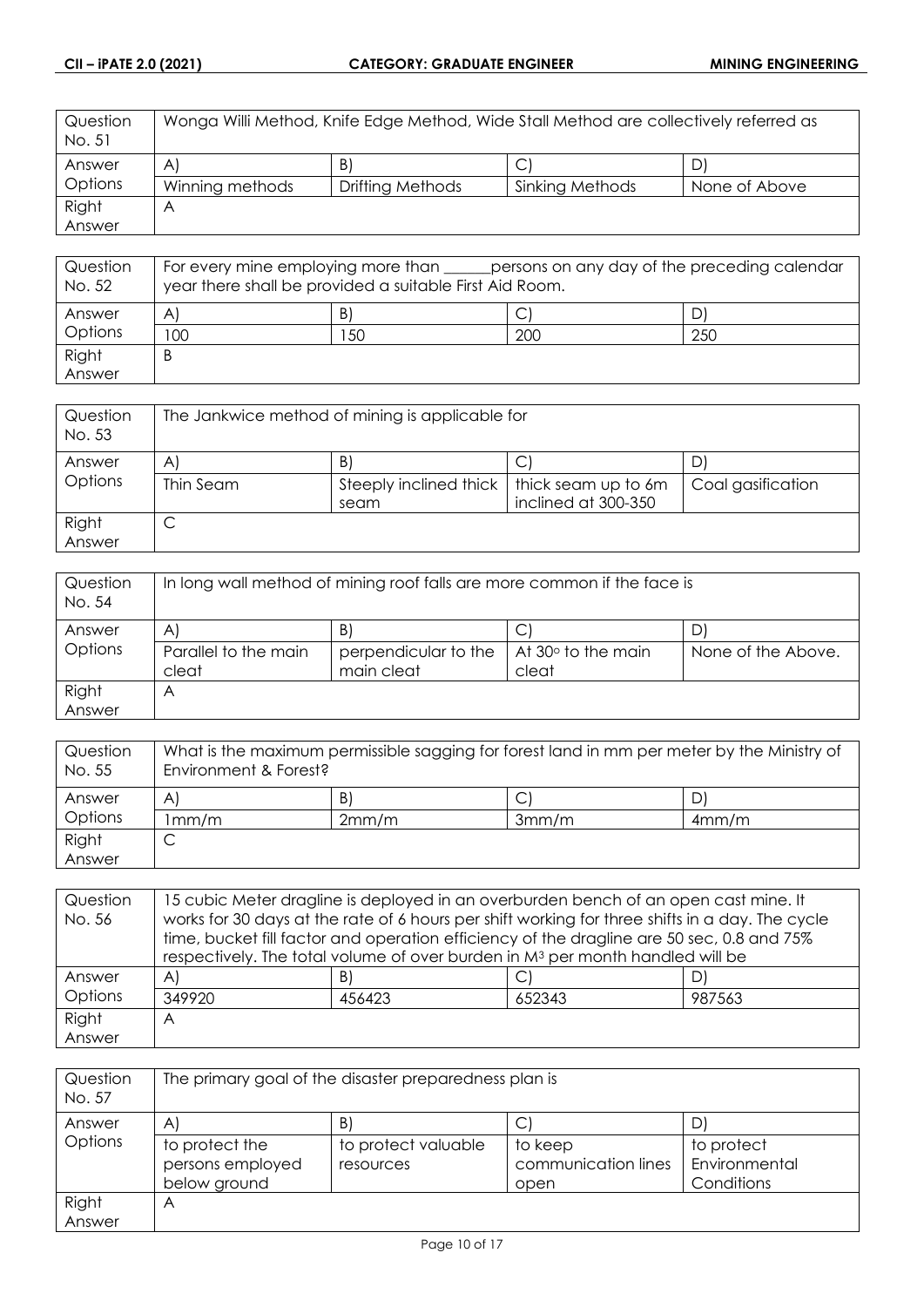| Question<br>No. 58 | A 30 M thick seam dipping at 1 in 10 panel to produce 0.4 million tonne of coal per year<br>method may be proposed as |                              |                |                |
|--------------------|-----------------------------------------------------------------------------------------------------------------------|------------------------------|----------------|----------------|
| Answer             | $\mathsf{A}$                                                                                                          | B)                           | ◡              |                |
| Options            | B/P with LHD face                                                                                                     | <b>Blasting Gallery face</b> | Soutirage face | Long wall Face |
| Right              | A                                                                                                                     |                              |                |                |
| Answer             |                                                                                                                       |                              |                |                |

| Question<br>No. 59 | Shovel dumper combination is decided by |                     |                               |                |
|--------------------|-----------------------------------------|---------------------|-------------------------------|----------------|
| Answer             | A                                       | B                   |                               |                |
| Options            | Production from the<br>benches          | Height of the Bench | Both Height and<br>production | None of Above. |
| Right              |                                         |                     |                               |                |
| Answer             |                                         |                     |                               |                |

| Question<br>No. 60 | Drill Size for a bench of height is given by |                 |      |      |
|--------------------|----------------------------------------------|-----------------|------|------|
| Answer             | A                                            | $\vert B \vert$ | ◡    | D    |
| Options            | H/10                                         | H/20            | H/40 | H/50 |
| Right              | ◡                                            |                 |      |      |
| Answer             |                                              |                 |      |      |

| Question<br>No. 61 | Soutirage method of mining is a |                                    |                            |                     |
|--------------------|---------------------------------|------------------------------------|----------------------------|---------------------|
| Answer<br>Options  | A<br>Caving Method              | B)<br>partial extraction<br>method | С<br><b>Stowing Method</b> | 'ט<br>None of Above |
| Right<br>Answer    | Α                               |                                    |                            |                     |

| Question<br>No. 62 | The test made on cables by the manufacturers for all finished cable lengths to demonstrate<br>the integrity of the cable is called |           |            |               |
|--------------------|------------------------------------------------------------------------------------------------------------------------------------|-----------|------------|---------------|
| Answer             | A                                                                                                                                  | B)        | C          |               |
| Options            | Routine Test                                                                                                                       | Type test | Acceptance | None of Above |
| Right              | Α                                                                                                                                  |           |            |               |
| Answer             |                                                                                                                                    |           |            |               |

| Question<br>No. 63 | Suitable Gradient for Hydraulic mining is |                      |                      |                      |
|--------------------|-------------------------------------------|----------------------|----------------------|----------------------|
| Answer             | A                                         | B                    |                      |                      |
| Options            | steeper than 1 in 4                       | steeper than 1 in 10 | steeper than 1 in 15 | steeper than 1 in 35 |
| Right              | Α                                         |                      |                      |                      |
| Answer             |                                           |                      |                      |                      |

| Question<br>No. 64 | Muck loading is Done By |                 |             |               |
|--------------------|-------------------------|-----------------|-------------|---------------|
| Answer             | A                       | B)              | C           |               |
| Options            | Mechanized method       | l Manual Method | <b>Both</b> | None of Above |
| Right              | Α                       |                 |             |               |
| Answer             |                         |                 |             |               |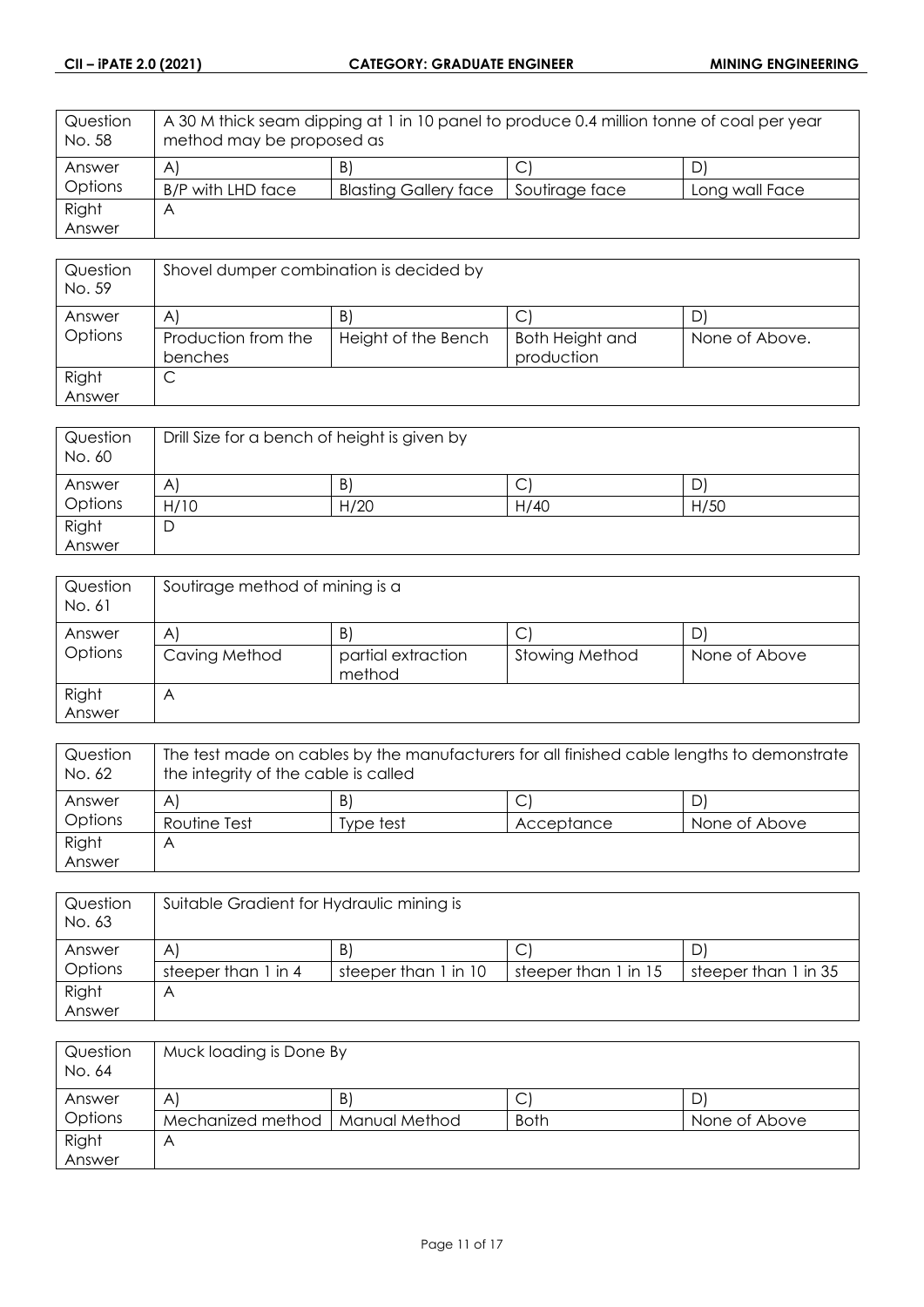| Question<br>No. 65 | A mine fan delivers 50 m <sup>3</sup> /sec of air at a fan drift w.g. of 10 mm. it is proposed to increase<br>the quantity to 60 m <sup>3</sup> /sec. The required w.g shall be |        |        |        |
|--------------------|---------------------------------------------------------------------------------------------------------------------------------------------------------------------------------|--------|--------|--------|
| Answer             | $\mathsf{A}$                                                                                                                                                                    | B)     | U      |        |
| Options            | 12 mm                                                                                                                                                                           | 13.6mm | 14.4mm | 20.2mm |
| Right              | С                                                                                                                                                                               |        |        |        |
| Answer             |                                                                                                                                                                                 |        |        |        |

| Question<br>No. 66 | For Hydraulic transportation of solids in pipeline, the ratio of the size of solids to the pipe<br>diameters should not be more than |    |     |   |
|--------------------|--------------------------------------------------------------------------------------------------------------------------------------|----|-----|---|
| Answer             | A                                                                                                                                    | B) |     |   |
| Options            | :2                                                                                                                                   | :3 | ∣:4 | Ħ |
| Right              | B                                                                                                                                    |    |     |   |
| Answer             |                                                                                                                                      |    |     |   |

| Question<br>No. 67 | Compressibility of sand fill by hydraulic stowing is |        |        |               |
|--------------------|------------------------------------------------------|--------|--------|---------------|
| Answer             | A                                                    | B      | ◡      |               |
| Options            | 10-15%                                               | 15-20% | 20-30% | none of above |
| Right              | ◡                                                    |        |        |               |
| Answer             |                                                      |        |        |               |

| Question | Match                                            |                           |                          |                          |
|----------|--------------------------------------------------|---------------------------|--------------------------|--------------------------|
| No. 68   | a) Room And Pillar                               | I) Artificially supported |                          |                          |
|          | b) shrinkage stopping                            | II) Heavily supported     |                          |                          |
|          | c) Sublevel Stoppage<br>III) Naturally supported |                           |                          |                          |
|          | d) Square set stopping                           | IV) un supported          |                          |                          |
|          |                                                  |                           |                          |                          |
| Answer   | $\mathsf{A}$                                     | $\vert B \vert$           | C                        | D)                       |
| Options  | q(III) b(II) c(IV) d(III)                        | q(II) b(IV) c(II) d(III)  | q(III) b(II) c(II) d(IV) | q(III) b(II) c(IV) d(II) |
| Right    | A                                                |                           |                          |                          |
| Answer   |                                                  |                           |                          |                          |

| Question        | The figure shows the duty cycle of a hoist system. The System is referred to be a |                     |                 |                   |  |
|-----------------|-----------------------------------------------------------------------------------|---------------------|-----------------|-------------------|--|
| No. 69          | Torquey                                                                           |                     |                 |                   |  |
| Answer          | $\mathsf{A}$                                                                      | B)                  | C)              | D)                |  |
| Options         | Cylindrical drum with                                                             | Bi-cylinder conical | Ground mounted  | cylindrical drum  |  |
|                 | tail rope                                                                         | dram                | friction sheave | without tail rope |  |
| Right<br>Answer | D                                                                                 |                     |                 |                   |  |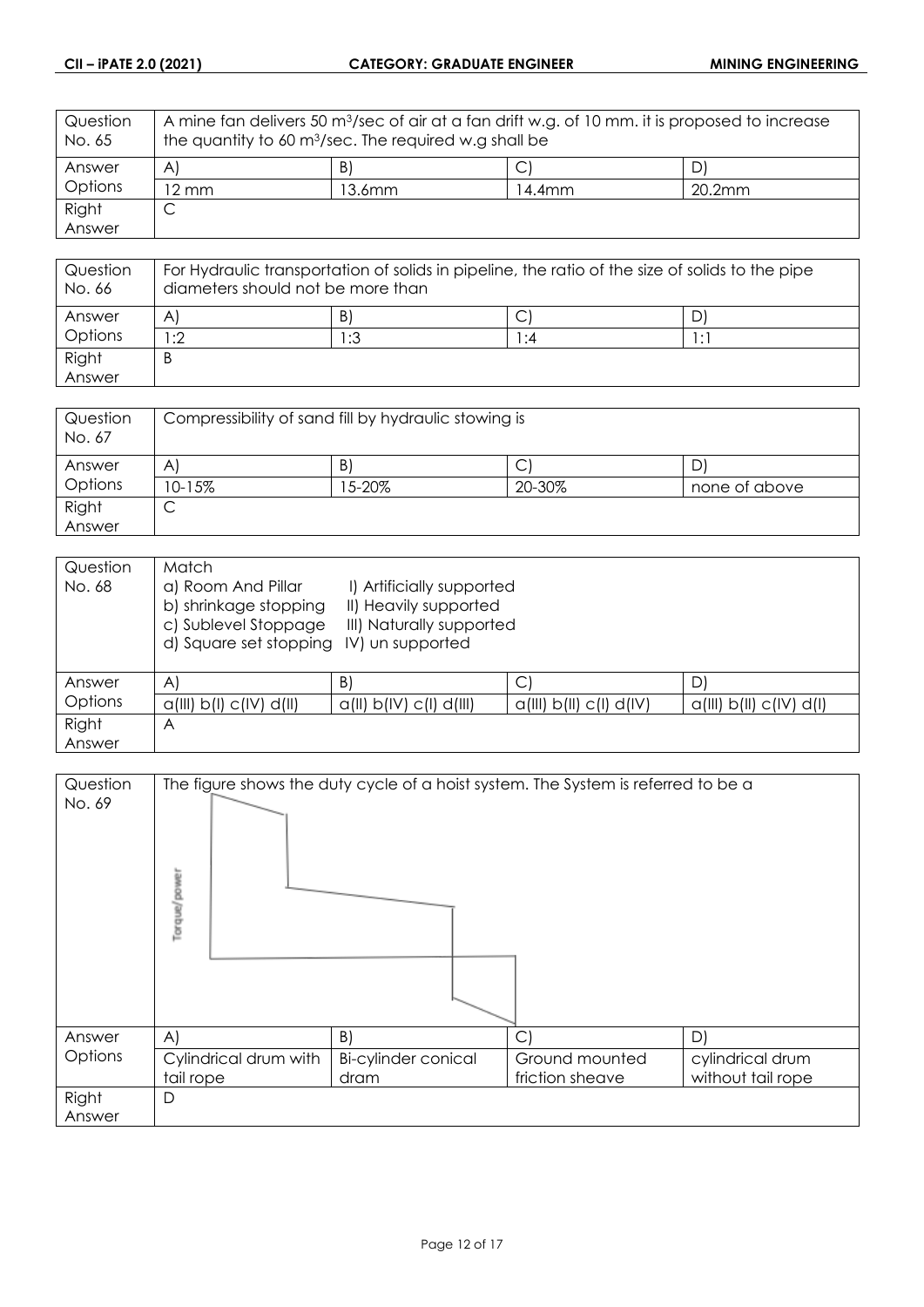| Question<br>No. 70 | If the swell factor of ore in a shrinkage stope is 1.4, the output from the stope in percentage<br>of broken ore is |     |    |   |
|--------------------|---------------------------------------------------------------------------------------------------------------------|-----|----|---|
| Answer             | $\mathsf{A}$                                                                                                        | B   |    | D |
| Options            | 29                                                                                                                  | 100 | 40 |   |
| Right              | ⌒<br>◡                                                                                                              |     |    |   |
| Answer             |                                                                                                                     |     |    |   |

| Question<br>No. 71 | The size of an incline is usually<br>conveyor with type haulage. | m width x |       | m height if it is for endless or a belt |
|--------------------|------------------------------------------------------------------|-----------|-------|-----------------------------------------|
| Answer             | A                                                                | B         | ◡     |                                         |
| Options            | 4.2,2                                                            | 3.8,3     | 4,2.5 | 4.5,2                                   |
| Right              | A                                                                |           |       |                                         |
| Answer             |                                                                  |           |       |                                         |

| Question<br>No. 72 | Which one is not classified in Breast Stope method? |                    |                |               |
|--------------------|-----------------------------------------------------|--------------------|----------------|---------------|
| Answer             | $\mathsf{A}^{\prime}$                               | B)                 |                |               |
| Options            | Harring bone                                        | Footwall cross cut | Scattered pill | none of above |
|                    | method                                              | and box method     | method         |               |
| Right              | D                                                   |                    |                |               |
| Answer             |                                                     |                    |                |               |

| Question<br>No. 73 | The most commonly used switch gear in Underground coal mines is |            |             |            |
|--------------------|-----------------------------------------------------------------|------------|-------------|------------|
| Answer             | A                                                               | B          | ◡           |            |
| Options            | COB                                                             | <b>ABC</b> | <b>MOCB</b> | <b>VCB</b> |
| Right              | B                                                               |            |             |            |
| Answer             |                                                                 |            |             |            |

| Question<br>No. 74 | GRP/FRP rock bolts are |                                                  |                                                                     |                  |
|--------------------|------------------------|--------------------------------------------------|---------------------------------------------------------------------|------------------|
| Answer             | A                      | B                                                |                                                                     | D                |
| Options            | heavy duty bolts       | used for roof support<br>in difficult conditions | used for side support<br>in continuous miner<br>or long wall panels | all of the above |
| Right<br>Answer    | ◡                      |                                                  |                                                                     |                  |

| Question<br>No. 75 | Permanent lining is to be provided in a sinking shaft up to |                                                                                                                                                |                   |                   |
|--------------------|-------------------------------------------------------------|------------------------------------------------------------------------------------------------------------------------------------------------|-------------------|-------------------|
| Answer             | A                                                           | $\vert B \vert$                                                                                                                                | С                 | D)                |
| Options            | 6 meters from<br>bottom of the shaft                        | 20 meters from<br>bottom of the shaft if<br>iron and steel rings<br>with substantial<br>lagging are<br>provided bellow the<br>permanent lining | Both of the Above | None of the Above |
| Right<br>Answer    | C                                                           |                                                                                                                                                |                   |                   |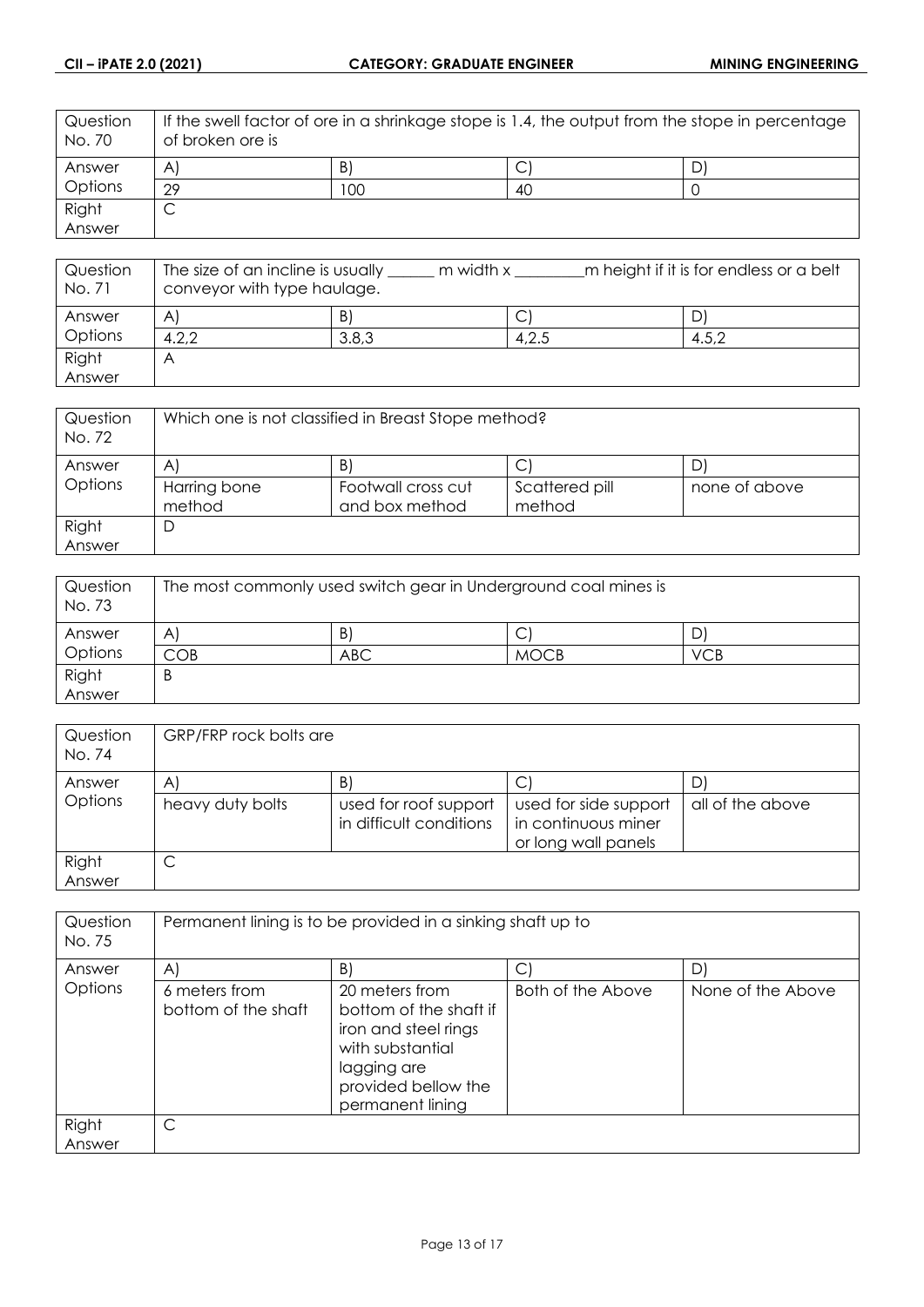| Question<br>No. 76 | Open Stope method is used for ore of |           |      |        |
|--------------------|--------------------------------------|-----------|------|--------|
| Answer             | $\mathsf{A}^{\mathsf{c}}$            | B)        | ◡    | D'     |
| Options            | High grade                           | low grade | weak | strong |
| Right              | Β                                    |           |      |        |
| Answer             |                                      |           |      |        |

| Question<br>No. 77 | In which line of extraction the pillar or stook is under excessive pressure and is liable to<br>crush? |               |                    |            |
|--------------------|--------------------------------------------------------------------------------------------------------|---------------|--------------------|------------|
| Answer             | A                                                                                                      | B             |                    | D          |
| Options            | Diagonal                                                                                               | Step Diagonal | Parallel to strike | Arrow head |
| Right              | ┕                                                                                                      |               |                    |            |
| Answer             |                                                                                                        |               |                    |            |

| Question<br>No. 78 | The Sudden release of elastic strain energy stored in pillars results violent burst of coal pillars<br>is called |              |            |           |
|--------------------|------------------------------------------------------------------------------------------------------------------|--------------|------------|-----------|
| Answer             | A                                                                                                                | B)           |            |           |
| Options            | air Blast                                                                                                        | <b>Bumps</b> | Rock Burst | Main Fall |
| Right              | В                                                                                                                |              |            |           |
| Answer             |                                                                                                                  |              |            |           |

| Question<br>No. 79 | Which type of cloth are used for stowing purpose? |              |               |                      |
|--------------------|---------------------------------------------------|--------------|---------------|----------------------|
| Answer             | A                                                 | B)           | ◡             |                      |
| Options            | cotton cloth                                      | Syphon cloth | Caliber Cloth | <b>Hessian Cloth</b> |
| Right              | ◡                                                 |              |               |                      |
| Answer             |                                                   |              |               |                      |

| Question<br>No. 80 | Coal Gasification is a                  |                                               |               |               |
|--------------------|-----------------------------------------|-----------------------------------------------|---------------|---------------|
| Answer<br>Options  | $\mathsf{A}$<br>Endothermic<br>reaction | $\vert B \vert$<br><b>Exothermic reaction</b> | C<br>Cracking | D<br>Both A&B |
| Right<br>Answer    | D                                       |                                               |               |               |

| Question<br>No. 81 | Diamond Drilling is applicable up to max depth of m? |      |      |      |
|--------------------|------------------------------------------------------|------|------|------|
| Answer             | A                                                    | B    |      | D    |
| Options            | 2000                                                 | 3000 | 5000 | 7000 |
| Right              | Β                                                    |      |      |      |
| Answer             |                                                      |      |      |      |

| Question<br>No. 82 | The safety device which is provided in sinking shaft in case of over winding is |                |        |       |
|--------------------|---------------------------------------------------------------------------------|----------------|--------|-------|
| Answer             | A                                                                               | B              | C      |       |
| Options            | spider                                                                          | Detaching hook | kibble | rider |
| Right              |                                                                                 |                |        |       |
| Answer             |                                                                                 |                |        |       |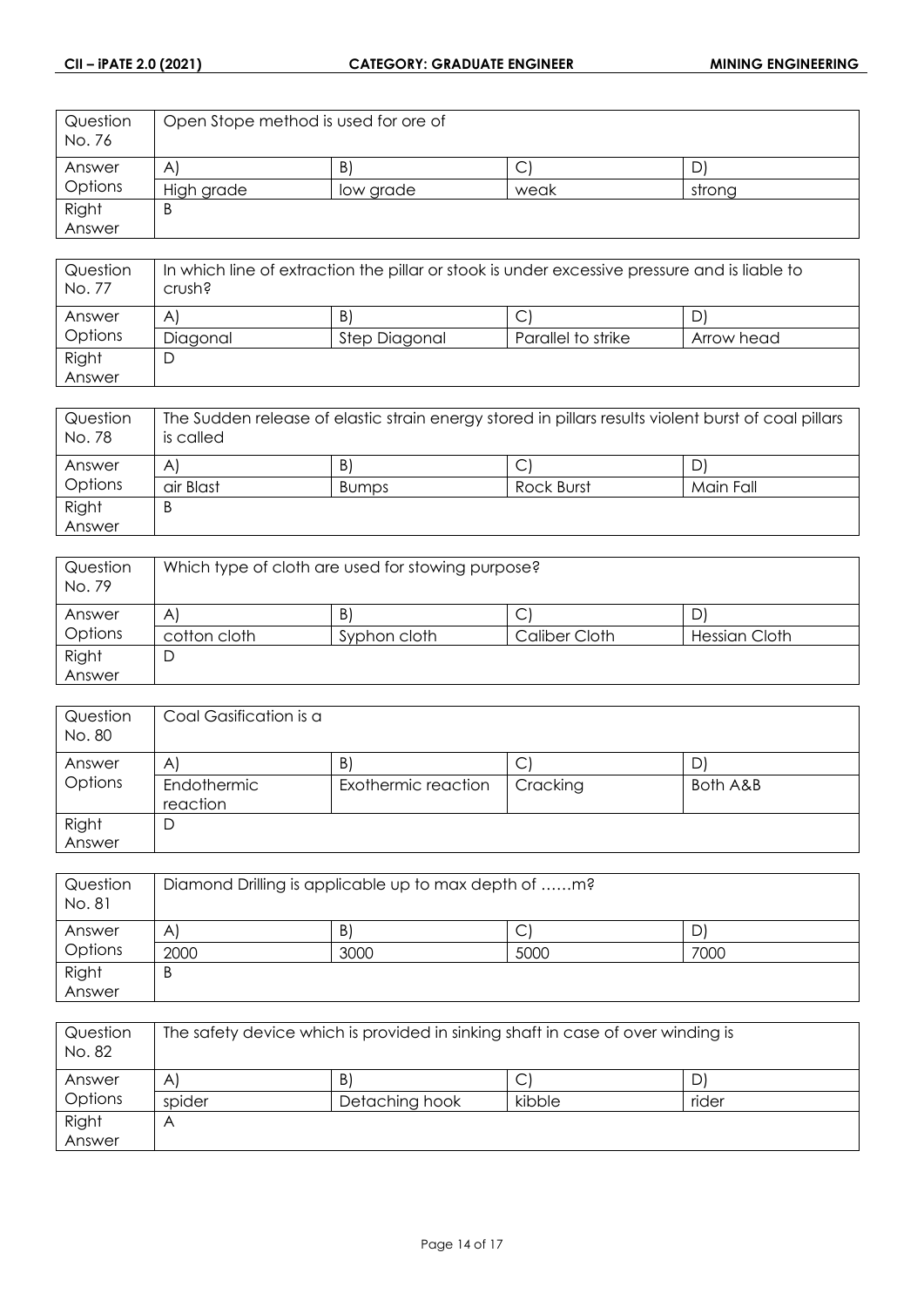| Question<br>No. 83 | Maximum roof exposure for caving is   |                                       |                                         |                                          |
|--------------------|---------------------------------------|---------------------------------------|-----------------------------------------|------------------------------------------|
| Answer             | $\mathsf{A}$                          | B.                                    | ب                                       |                                          |
| Options            | $30 \text{ m}^2$ to 50 m <sup>2</sup> | $60 \text{ m}^2$ to 90 m <sup>2</sup> | 90 m <sup>2</sup> to 100 m <sup>2</sup> | 100 m <sup>2</sup> to 120 m <sup>2</sup> |
| Right              | ◡                                     |                                       |                                         |                                          |
| Answer             |                                       |                                       |                                         |                                          |

| Question<br>No. 84 | Wagon Drill is used for the drill holes having depth of? |         |        |           |
|--------------------|----------------------------------------------------------|---------|--------|-----------|
| Answer             | A                                                        | B       | C      |           |
| Options            | Up to 3m                                                 | $3-15m$ | 15-25m | Above 25m |
| Right              | ◡                                                        |         |        |           |
| Answer             |                                                          |         |        |           |

| Question | The sale value of coal ore from an open pit mine is Rs. 6500 per tonne. The cost of mining,              |      |      |      |
|----------|----------------------------------------------------------------------------------------------------------|------|------|------|
| No. 85   | excluding stripping cast is 2450 per tonne. If the cost of stripping is Rs.1150 per M <sup>3</sup> , the |      |      |      |
|          | breakeven stripping ratio in M <sup>3</sup> /tonne is                                                    |      |      |      |
| Answer   | A                                                                                                        | B)   | C    | D.   |
| Options  | 2.18                                                                                                     | 3.52 | 3.65 | 4.25 |
| Right    | Β                                                                                                        |      |      |      |
| Answer   |                                                                                                          |      |      |      |

| Question<br>No. 86 | The depth of advance bore hole at the center of the face of exploratory gallery shall not<br>be less than |    |    |     |
|--------------------|-----------------------------------------------------------------------------------------------------------|----|----|-----|
| Answer             | $\mathsf{A}^{\prime}$                                                                                     | B  | ◡  |     |
| Options            | .5m                                                                                                       | Зm | 9m | 12m |
| Right              | B                                                                                                         |    |    |     |
| Answer             |                                                                                                           |    |    |     |

| Question<br>No. 87 | What should be the maximum quantity of air (in percentage) to be drawn by an auxiliary<br>fan of total quantity of air passing through the gallery or road way where fan is installed? |     |     |     |
|--------------------|----------------------------------------------------------------------------------------------------------------------------------------------------------------------------------------|-----|-----|-----|
| Answer             | $\mathsf{A}$                                                                                                                                                                           | B)  | C   |     |
| Options            | 25%                                                                                                                                                                                    | 40% | 50% | 60% |
| Right              | ٮ                                                                                                                                                                                      |     |     |     |
| Answer             |                                                                                                                                                                                        |     |     |     |

| Question | Given below is the data set from the result of a pressure quantity survey of a mine,           |                        |           |                        |
|----------|------------------------------------------------------------------------------------------------|------------------------|-----------|------------------------|
| No. 88   | Length of the mine roadways -300 m                                                             |                        |           |                        |
|          | Pressure drop -200pa<br>$\parallel$                                                            |                        |           |                        |
|          | Quantity of air flowing -120m <sup>3</sup> /min<br>$\parallel$                                 |                        |           |                        |
|          | Calculate, if an airway of equal resistance is added in parallel, what will be the quantity of |                        |           |                        |
|          | air flow after the addition of airway                                                          |                        |           |                        |
| Answer   | $\mathsf{A}$                                                                                   | $\vert B \vert$        | С         | D.                     |
| Options  | 20m <sup>3</sup> /min                                                                          | 160m <sup>3</sup> /min | 140m3/min | 180m <sup>3</sup> /min |
| Right    | B                                                                                              |                        |           |                        |
| Answer   |                                                                                                |                        |           |                        |

| Question<br>No. 89 | A roadway is 3m height 4.2m width and 300 m long, calculate resistance of road ways<br>(Assume K=0.0098) |                                         |                                         |                                         |
|--------------------|----------------------------------------------------------------------------------------------------------|-----------------------------------------|-----------------------------------------|-----------------------------------------|
| Answer             | A                                                                                                        | B)                                      |                                         |                                         |
| Options            | $0.021$ Ns <sup>2</sup> m <sup>-8</sup>                                                                  | $0.010$ Ns <sup>2</sup> m <sup>-8</sup> | $0.031$ Ns <sup>2</sup> m <sup>-8</sup> | $0.041$ Ns <sup>2</sup> m <sup>-8</sup> |
| Right              | Α                                                                                                        |                                         |                                         |                                         |
| Answer             |                                                                                                          |                                         |                                         |                                         |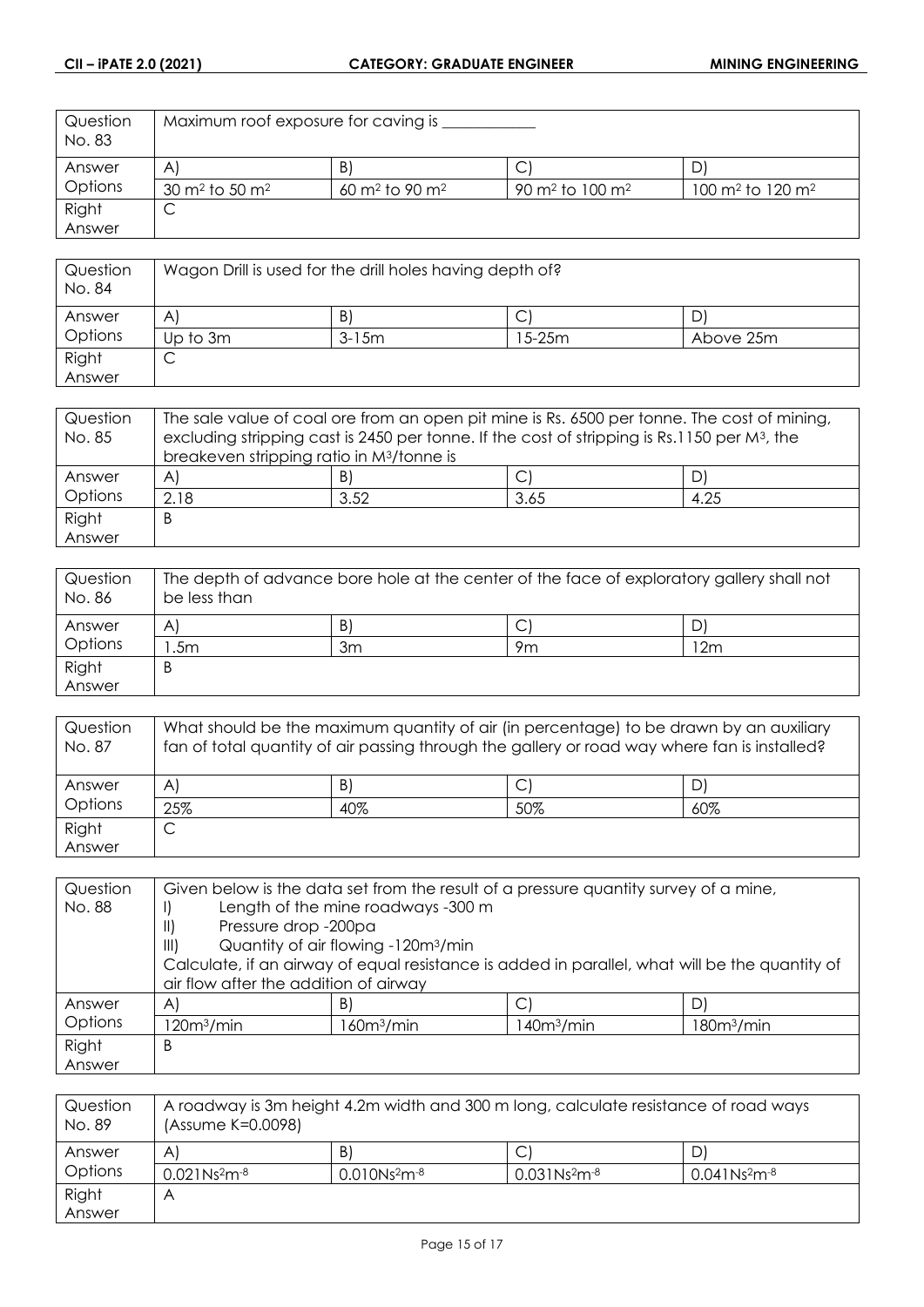| Question<br>No. 90 | An air way requires 200 Pa pressure difference to circulate 2000 M3/min of air through it.<br>Calculate the air power |      |      |      |
|--------------------|-----------------------------------------------------------------------------------------------------------------------|------|------|------|
| Answer             | A                                                                                                                     | B    | Ć    |      |
| Options            | 10hp                                                                                                                  | 20hp | 30hp | 40hp |
| Right              | Α                                                                                                                     |      |      |      |
| Answer             |                                                                                                                       |      |      |      |

| Question<br>No. 91 | The Moody diagram represents resistance coefficient in terms of |                      |                     |                     |
|--------------------|-----------------------------------------------------------------|----------------------|---------------------|---------------------|
| Answer             | A                                                               | B)                   | C                   | D                   |
| Options            | Reynolds number                                                 | viscosity and aspect | Surface tension and | Reynolds number     |
|                    | and asperity                                                    | ratio                | viscosity           | and Surface tension |
| Right              | А                                                               |                      |                     |                     |
| Answer             |                                                                 |                      |                     |                     |

| Question<br>No. 92 | The type of fire extinguisher that must not be used in case of electric substation fire located<br>in an underground metal mine is |                            |                                     |                   |
|--------------------|------------------------------------------------------------------------------------------------------------------------------------|----------------------------|-------------------------------------|-------------------|
| Answer             | C<br>B<br>A                                                                                                                        |                            |                                     |                   |
| Options            | Multi-purpose Dry<br>chemical<br>extinguisher                                                                                      | $CO2$ snow<br>extinguisher | Dry Chemical<br>powder extinguisher | Foam extinguisher |
| Right              | D                                                                                                                                  |                            |                                     |                   |
| Answer             |                                                                                                                                    |                            |                                     |                   |

| Question<br>No. 93 | A mine worker inhales normal air, whereas, the exhaled year contains 16.65% O <sub>2</sub> and 3.83%<br>CO <sub>2</sub> . The respiratory quotient of breathing for worker is |      |      |     |
|--------------------|-------------------------------------------------------------------------------------------------------------------------------------------------------------------------------|------|------|-----|
| Answer             | A                                                                                                                                                                             | B)   |      |     |
| Options            | 0.23                                                                                                                                                                          | 0.88 | 0.99 | .13 |
| Right              | Β                                                                                                                                                                             |      |      |     |
| Answer             |                                                                                                                                                                               |      |      |     |

| Question<br>No. 94 | For Indian coal mines the maximum allowable concentration of respirable dust containing<br>7.5% free silica in $Mg/m3$ is |     |     |  |
|--------------------|---------------------------------------------------------------------------------------------------------------------------|-----|-----|--|
| Answer             | A                                                                                                                         | B)  |     |  |
| Options            | 2.0                                                                                                                       | 2.2 | 2.5 |  |
| Right              |                                                                                                                           |     |     |  |
| Answer             |                                                                                                                           |     |     |  |

| Question<br>No. 95 | Which one of the following instrument is used to measure the cooling power of the air? |           |           |               |
|--------------------|----------------------------------------------------------------------------------------|-----------|-----------|---------------|
| Answer             | Α                                                                                      | B         | ◡         |               |
| Options            | anemometer                                                                             | velometer | manometer | katathermeter |
| Right              | ┕                                                                                      |           |           |               |
| Answer             |                                                                                        |           |           |               |

| Question<br>No. 96 | Which of the following do not have identical dimensions? |                   |                 |                                              |
|--------------------|----------------------------------------------------------|-------------------|-----------------|----------------------------------------------|
| Answer             | A                                                        | $\vert B \vert$   | C               |                                              |
| Options            | Momentum and<br>impulse                                  | Torque and energy | Torque and work | Moment of a force<br>and angular<br>momentum |
| Right<br>Answer    | D                                                        |                   |                 |                                              |